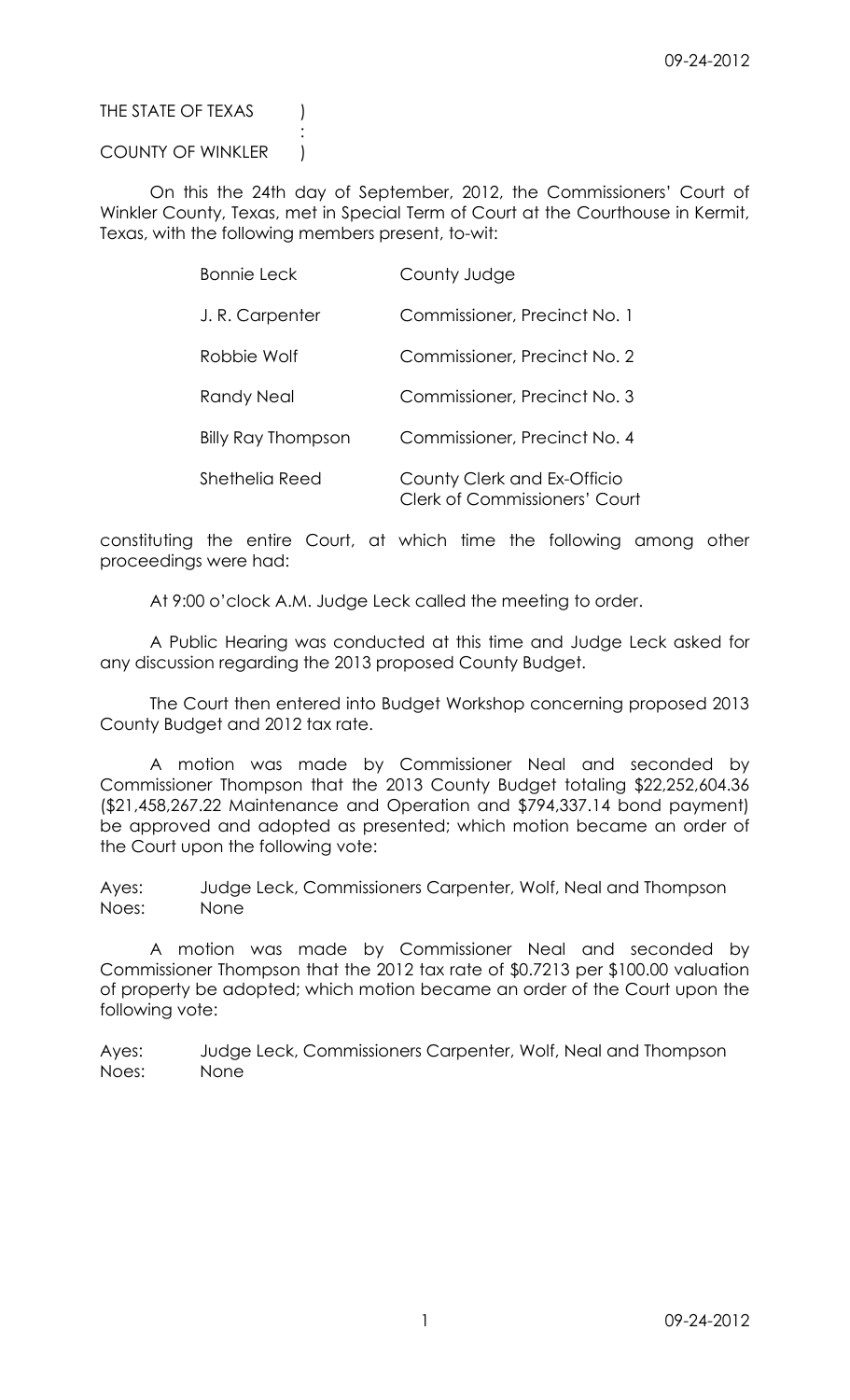## **ORDER ADOPTING 2012 TAX RATE**

THE STATE OF TEXAS

### **COUNTY OF WINKLER**

WHEREAS, on this the 24<sup>th</sup> day of September, 2012, the Commissioners' Court of Winkler County convened in REGULAR SESSION with the following members present:

County Judge Bonnie Leck J. R. Carpenter, Commissioner, Precinct #1 Robbie Wolf, Commissioner, Precinct #2 Randy Neal, Commissioner, Precinct #3 Billy Ray Thompson, Commissioner, Precinct #4

ş ş

Ş

and the following being absent:

AND WHEREAS, THE MATTER BROUGHT BEFORE THE Court was the setting of a tax rate as required by Article 26.05, Texas Tax Code; and

WHEREAS, after notice and hearing, the following motion was offered by Commissioner and seconded by Commissioner Thompson Neal

"I move that the property tax rate be increased by the adoption of a tax rate of  $\sqrt{0.7213}$ , which is effectively a 8.22 per cent increase in the tax rate.'

THIS TAX RATE WILL RAISE MORE TAXES FOR MAINTENANCE AND OPERATIONS THAN LAST YEAR'S TAX RATE.

### THE TAX RATE WILL EFFECTIVELY BE RAISED BY 8.22 PERCENT AND WILL RAISE TAXES FOR MAINTENANCE AND OPERATIONS ON A \$100,000 HOME BY APPROXIMATELY \$(10.00).

The tax rate for the Year 2012 is computed as follows:

| General Fund<br>Road and Bridge                                                 | .0656       |
|---------------------------------------------------------------------------------|-------------|
| Total Maintenance and Operation                                                 | S<br>.6680  |
| Debt Service                                                                    | S.<br>.0533 |
| <b>Total All Funds (Maintenance and</b><br><b>Operations plus Debt Service)</b> | .7213       |

The above rates are per \$100 of assessed valuation.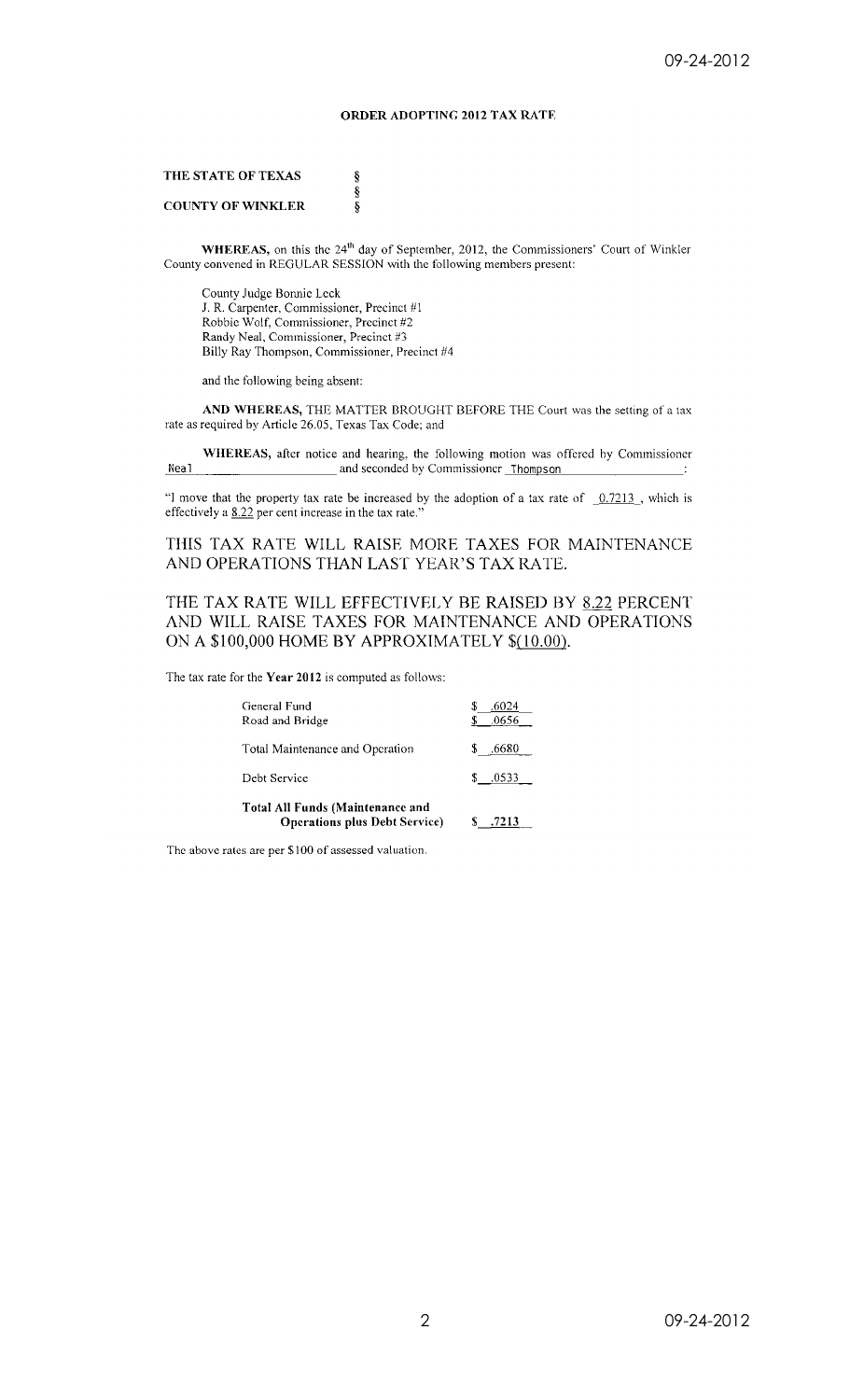That the Winkler County Tax Assessor-Collector is hereby authorized to assess and collect the taxes of Winkler County, Texas, employing the above Tax Rate.

ADOPTED AND APPROVED ON THE 24<sup>TH</sup> DAY OF SEPTEMBER, 2012.

**Court Members Voting Aye:** Judge Bonnie Leck <u>A. Carpent</u><br>Commissioner J. R. Carpenter Commissioner Randv ิ์ทีïปะ Thompson Clerk Shethelia Reed `ountv Motion carried.

**Court Members Voting Nay:** 

Judge Bonnie Leck

Commissioner J. R. Carpenter

**Commissioner Robbie Wolf** 

**Commissioner Randy Neal** 

**Commissioner Billy Ray Thompson** 

A motion was made by Commissioner Thompson and seconded by Commissioner Wolf to approve the August, 2012 minutes; which motion became an order of the Court upon the following vote:

Ayes: Commissioners Carpenter, Wolf, Neal and Thompson Noes: None

At this time Judge Leck asked for matters of business from the audience.

A motion was made by Commissioner Neal and seconded by Commissioner Wolf to approve request of parents of Wink High School Senior Class for exception to County Burn Ban to have homecoming bonfire on Thursday, September 27, 2012; which motion became an order of the Court upon the following vote:

Ayes: Commissioners Carpenter, Wolf, Neal and Thompson Noes: None

A motion was made by Commissioner Neal and seconded by Commissioner Wolf to receive outside audit of tax office report from William Patton of Robison, Johnston and Patton, LLP; which motion became an order of the Court upon the following vote:

Ayes: Commissioners Carpenter, Wolf, Neal and Thompson Noes: None

A motion was made by Commissioner Neal and seconded by Commissioner Thompson to table approval of Letters of Understanding between Winkler County and Robison, Johnston and Patton, LLP for probation department; which motion became an order of the Court upon the following vote:

Ayes: Commissioners Carpenter, Wolf, Neal and Thompson Noes: None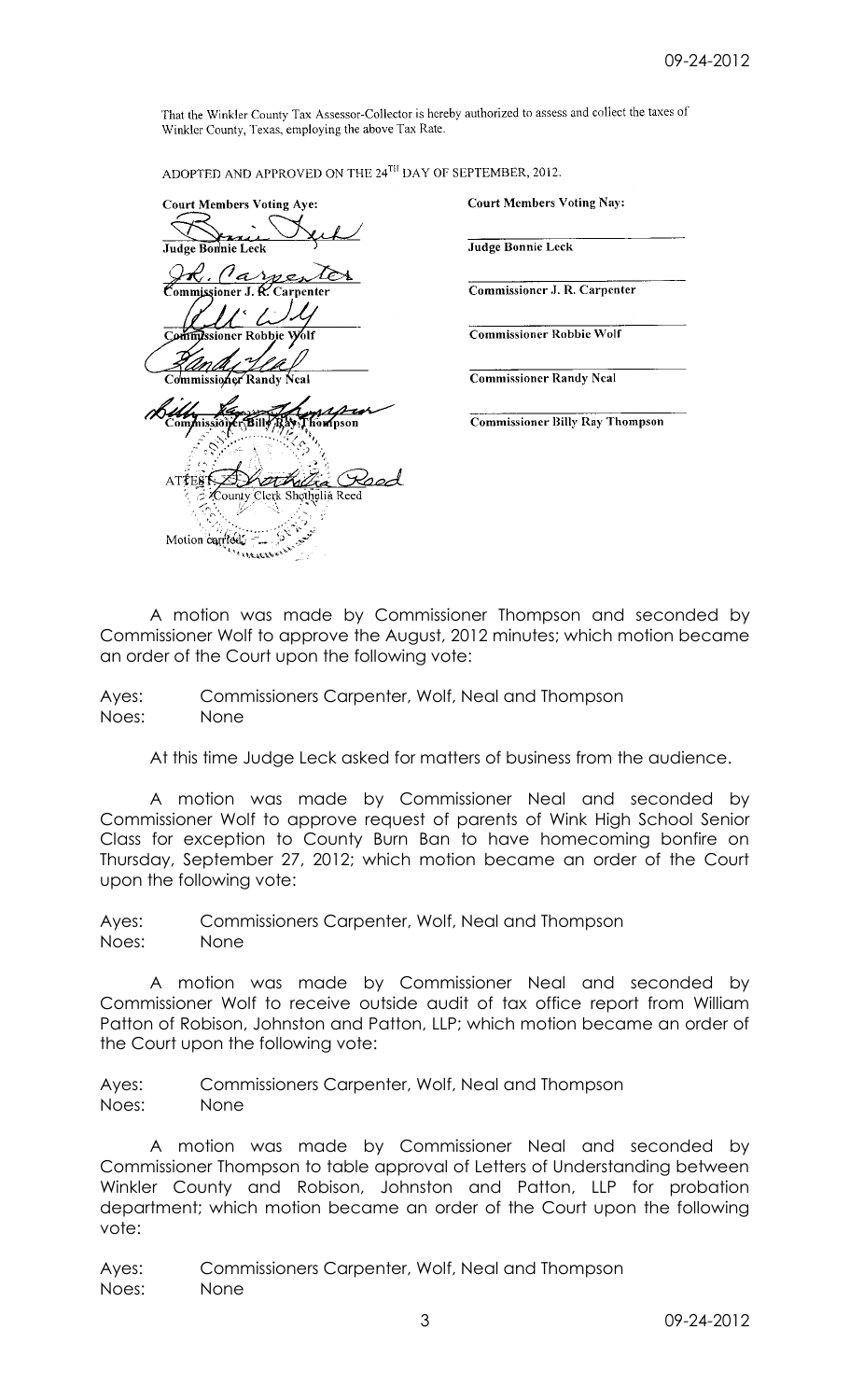The Court received reports from Robin Hawkins, Director, regarding activities at the Senior Citizens Recreation Center; James Everett, Chief Paramedic, regarding the Emergency Medical Service and Chase Settle, Extension Agent – Agriculture, regarding 4-H activities.

Following presentation of Chase Settle, County Extension Agent, regarding "Hog Out Program", a motion was made by Commissioner Neal to file intent to participate in "Hog Out Program", which motion died for lack of second.

A motion was made by Commissioner Neal and seconded by Commissioner Thompson to table review of Financial Information and Monthly Reports from Winkler County Memorial Hospital; which motion became an order of the Court upon the following vote:

Ayes: Commissioners Carpenter, Wolf, Neal and Thompson Noes: None

A motion was made by Commissioner Neal and seconded by Commissioner Thompson to table approving line item transfers, budget amendments and salary schedule changes for Winkler County Memorial Hospital; which motion became an order of the Court upon the following vote:

Ayes: Commissioners Carpenter, Wolf, Neal and Thompson Noes: None

A motion was made by Commissioner Neal and seconded by Commissioner Thompson to approve request of Amanda Ramos on behalf of Kermit Band Boosters to use Courthouse lawn for cakewalk fund raiser on Saturday, October 27, 2012; which motion became an order of the Court upon the following vote:

Ayes: Commissioners Carpenter, Wolf, Neal and Thompson Noes: None

A motion was made by Commissioner Neal and seconded by Commissioner Thompson to approve request of Betty Hayes on behalf of Medallion Home Hostesses to use Recreation Center at County Park in Kermit for pumpkin decorating event on Sunday, October 21, 2012; which motion became an order of the Court upon the following vote:

Ayes: Commissioners Carpenter, Wolf, Neal and Thompson Noes: None

Following presentation of Will Winters regarding AeroCare, a motion was made by Commissioner Neal and seconded by Commissioner Thompson to approve creating employee payroll deduction for AeroCare; which motion became an order of the Court upon the following vote:

Ayes: Commissioners Carpenter, Wolf, Neal and Thompson Noes: None

Following presentation of Sam Austin regarding Platinum Supplemental Insurance, a motion was made by Commissioner Neal and seconded by Commissioner Wolf to approve creating employee payroll deduction for Platinum Supplemental Insurance; which motion became an order of the Court upon the following vote:

Ayes: Commissioners Carpenter, Wolf, Neal and Thompson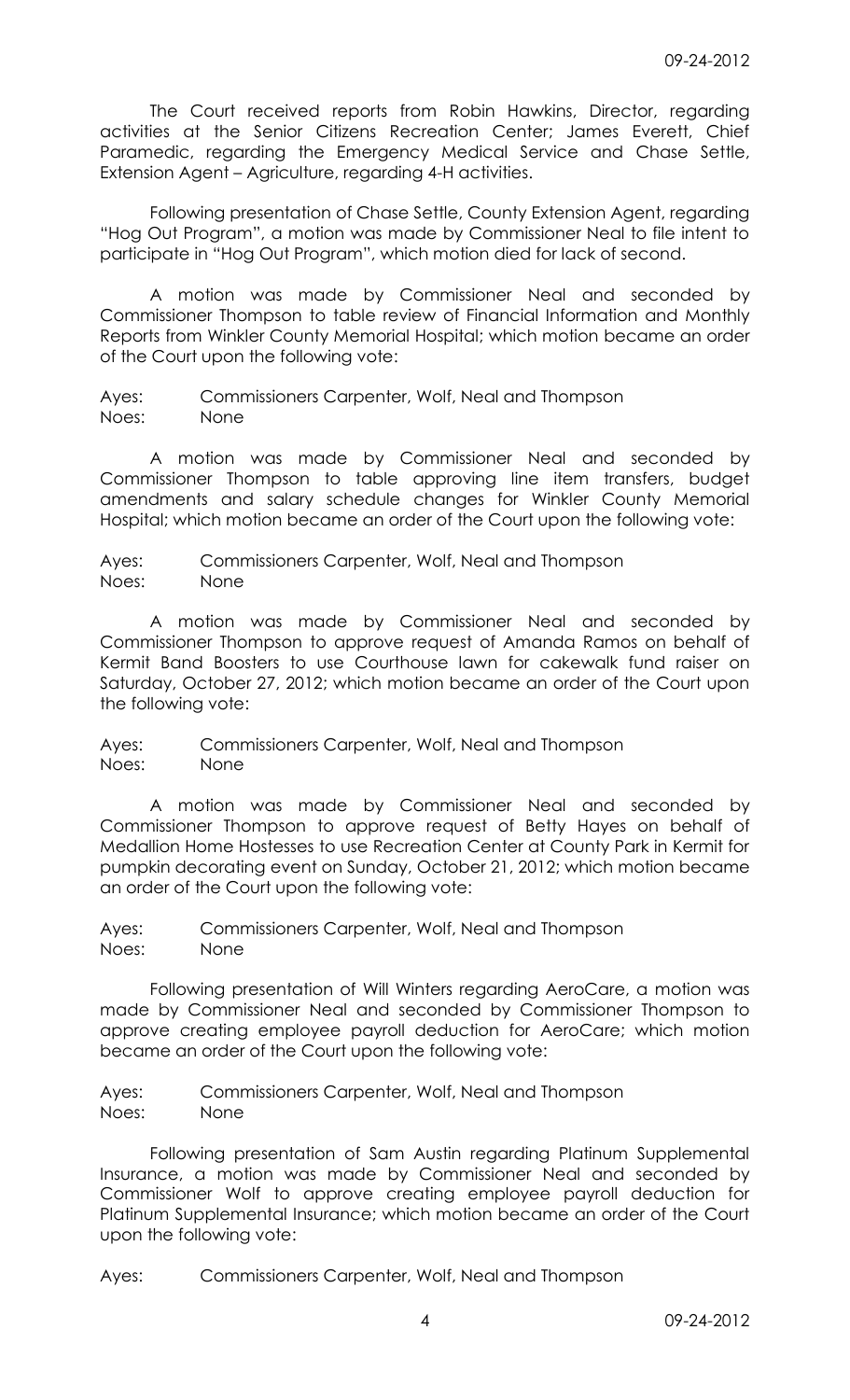Noes: None

A motion was made by Commissioner Wolf and seconded by Commissioner Neal to approve request of Sheriff to hire jailer for Winkler County Law Enforcement Center to fill vacancy; which motion became an order of the Court upon the following vote:

Ayes: Commissioners Carpenter, Wolf, Neal and Thompson Noes: None

After conducting audit, a motion was made by Commissioner Neal and seconded by Commissioner Thompson to approve Asset Forfeiture Report of Winkler County District Attorney in accordance with Article 59.06, Code of Criminal Procedure, V.T.C.A.; which motion became an order of the Court upon the following vote:

Ayes: Commissioners Carpenter, Wolf, Neal and Thompson Noes: None

## FY 2012 Chapter 59 Asset Forfeiture Report by Attorney Representing the State<br>(Multi-County Jurisdiction)

| Agency Name: |  | 109th Judicial District Attorng Monting Period: 09-01-2012 to 08-31-2012 |  |
|--------------|--|--------------------------------------------------------------------------|--|
|              |  | (example: $9/1/11 - 08/31/12$ )                                          |  |

| Name of Attorney<br>Representing the<br>State (Printed): | Dorothy A. Holguin           |                                                 |
|----------------------------------------------------------|------------------------------|-------------------------------------------------|
| Agency Mailing<br>Address:                               | P.O. Box 1041                |                                                 |
|                                                          | Kermit, Texas<br>79745       |                                                 |
|                                                          |                              |                                                 |
| Phone Number:                                            | 432-586-3700                 |                                                 |
| County:                                                  | Winkler/Crane                |                                                 |
| Email Address:                                           | joann.lujan@co.winkler.tx,us | This should be a permanent agency email address |

NOTE: PLEASE ROUND ALL DOLLAR AMOUNTS TO THE NEAREST WHOLE DOLLAR

| SEIZED FUNDS (Funds that have been seized, but not yet been awarded to your agency by the judicial system) |
|------------------------------------------------------------------------------------------------------------|
|                                                                                                            |

|      | A) | Beginning Balance:<br>Instructions: include total amount of seized funds on hand (in your agency's possession) at the<br>beginning of the reporting period including interest. Include funds that may have been forfeited but<br>have not been transferred to your agency's forfeiture account. Do not include funds that are in an<br>account held by another agency, e.g. a police department's account. | \$2,695.18  |
|------|----|------------------------------------------------------------------------------------------------------------------------------------------------------------------------------------------------------------------------------------------------------------------------------------------------------------------------------------------------------------------------------------------------------------|-------------|
|      | B) | Ending Balance:<br>Instructions: Include total amount of seized funds on hand (in your agency's possession) at the end<br>of reporting period including interest. Do not include funds that are in an account held by another<br>agency, e.g. a law enforcement account.                                                                                                                                   | \$2,601.59  |
| П.   |    | FORFEITED FUNDS (Funds awarded to your agency by the judicial system)                                                                                                                                                                                                                                                                                                                                      |             |
|      | A) | Beginning Balance:<br>Instructions: Include total amount of forfeited funds that have been forfeited to your agency and<br>are on hand (in your agency's account or in your agency's possession) at the beginning of the<br>reporting period including interest. Do not include funds that have been forfeited but have not yet<br>been received by your agency.                                           | \$10,410.81 |
|      | B) | Ending Balance:<br>Instructions: Total amount of forfeited funds that have been forfeited to your agency and are on<br>hand (in your agency's account or in your agency's possession) at the end of the reporting period<br>including interest. Do not include funds that have been forfeited but have not yet been received by<br>your agency.                                                            | \$10,416.80 |
| III. |    | <b>SEIZURES DURING REPORTING PERIOD</b>                                                                                                                                                                                                                                                                                                                                                                    |             |
|      | A) | Amount Seized By Employees of Your Agency:<br>Instructions: Include only those seizures which occurred during the reporting period and where the<br>seizure affidavit required by Article 59.03 is sworn to by a peace officer employed by your agency.                                                                                                                                                    | 2,874.00    |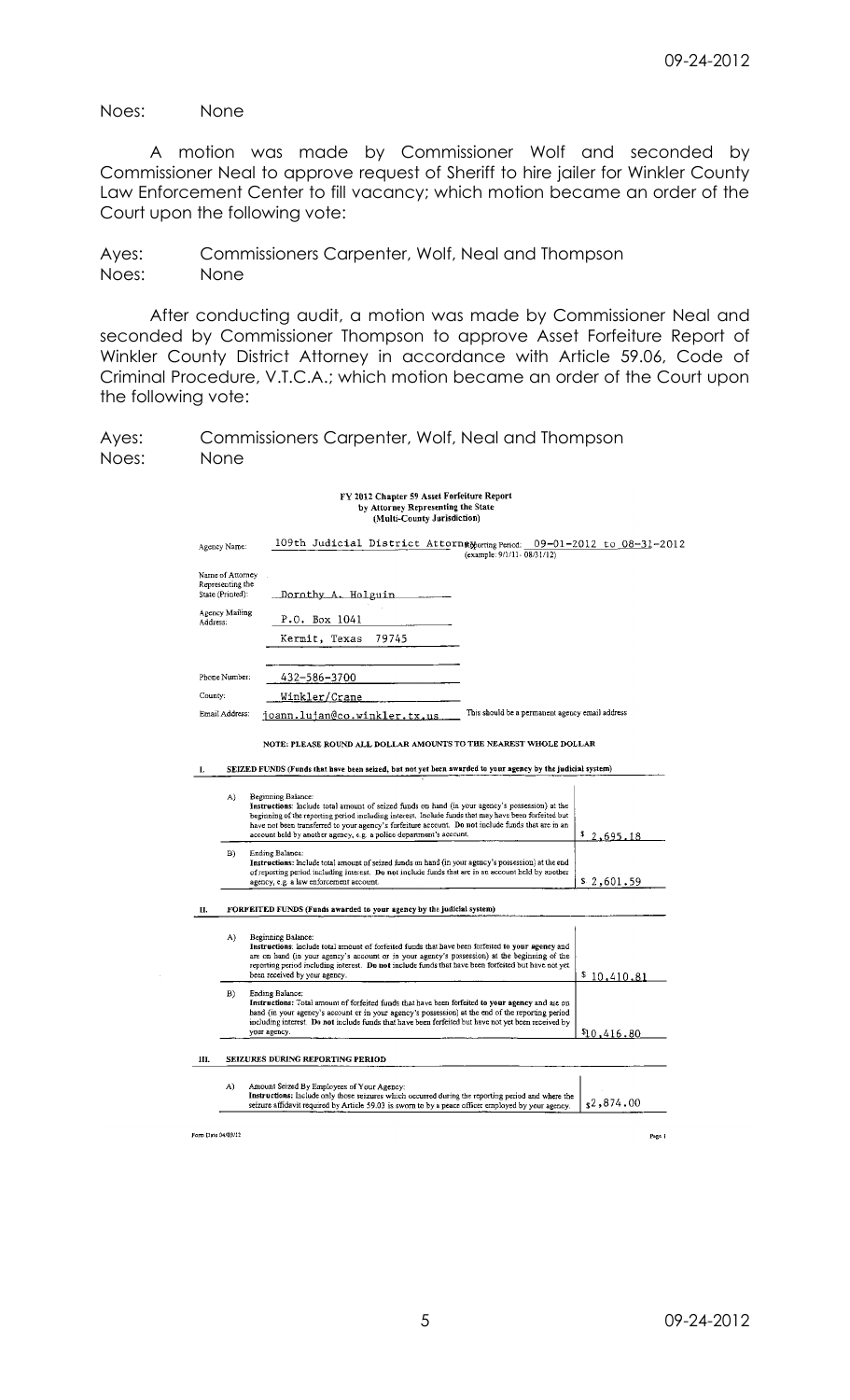| B١ | Forfeiture Petitions Filed For All Agencies You Represent:<br>Instructions: Enter the total amount of seized funds for which forfeiture petitions were filed during<br>the reporting period. (This should be a currency amount, for example \$1,000). | \$2.874.00 |
|----|-------------------------------------------------------------------------------------------------------------------------------------------------------------------------------------------------------------------------------------------------------|------------|
|    | Property:                                                                                                                                                                                                                                             |            |

the reporting period. (This should be a currency amount, for example \$1,000)<br>
C Property:<br> **Instructions:** List the number of items seized for the following categories:

| Please Note: these<br>should be a number, not<br>a currency amount. For<br>example: 4 pending, 3<br>seized, 12 new<br>petitions, etc | <b>MOTOR VEHICLES</b><br>(Include cars,<br>motorcycles, tractor<br>trailers, etc.) | <b>REAL PROPERTY</b><br>(Count each parcel<br>seized as one item) | <b>COMPUTERS</b><br>Include computer<br>and attached system<br>components, such as<br>printers and monitors<br>as one item) | FIREARMS (Include<br>only firearms seized<br>for forfeiture under<br>Chpt. 59. Do not<br>include weapons<br>disposed of under<br>Chpt. 18) | <b>OTHER</b><br>(Include)<br>description) |
|--------------------------------------------------------------------------------------------------------------------------------------|------------------------------------------------------------------------------------|-------------------------------------------------------------------|-----------------------------------------------------------------------------------------------------------------------------|--------------------------------------------------------------------------------------------------------------------------------------------|-------------------------------------------|
| Seized by your agency<br>during reporting period:                                                                                    |                                                                                    |                                                                   | The Story Story                                                                                                             |                                                                                                                                            |                                           |
| New petitions filed for<br>all agencies during<br>reporting period:                                                                  |                                                                                    |                                                                   |                                                                                                                             |                                                                                                                                            |                                           |
| Forfeited to your<br>agency during reporting<br>period:                                                                              |                                                                                    |                                                                   |                                                                                                                             |                                                                                                                                            |                                           |

## IV. FORFEITED FUNDS RECEIVED DURING REPORTING PERIOD

| Amount Forfeited to and Received by Reporting Agency (Including Interest) During Reporting Period:     |             |
|--------------------------------------------------------------------------------------------------------|-------------|
| Instructions: Do not include amounts forfeited but not yet received by your agency; interest refers to |             |
| the amount earned prior to forfeiture and distributed as part of the judgment of forfeiture.           | l\$2,874.00 |
|                                                                                                        |             |

### $V.$  LACK OF LOCAL AGREEMENT:

Ŷ,

| VI. |              | FORFEITED PROPERTY RECEIVED FROM ANOTHER AGENCY<br>Instructions: Enter the total number of items transferred to your agency where the forfeiture judgment<br>awarded ownership of the property to another agency prior to the transfer.                     |  |
|-----|--------------|-------------------------------------------------------------------------------------------------------------------------------------------------------------------------------------------------------------------------------------------------------------|--|
|     | A)           | Motor Vehicles (the number of vehicles, not a currency amount):                                                                                                                                                                                             |  |
|     | B)           | Real Property (the number of separate parcels of property, not a currency amount):                                                                                                                                                                          |  |
|     | $\mathbf{C}$ | Computers (the number of computers, not a currency amount):                                                                                                                                                                                                 |  |
|     | D)           | Firearms (the number of firearms, not a currency amount):                                                                                                                                                                                                   |  |
|     | E)           | Other (the number of items, not a currency amount):                                                                                                                                                                                                         |  |
| VH. |              | FORFEITED PROPERTY TRANSFERRED OR LOANED TO ANOTHER AGENCY<br>Instructions: Enter the total number of items transferred or loaned from your agency where the forfeiture<br>judgment awarded ownership of the property to your agency prior to the transfer. |  |

Form Date 04/03/12

Page 2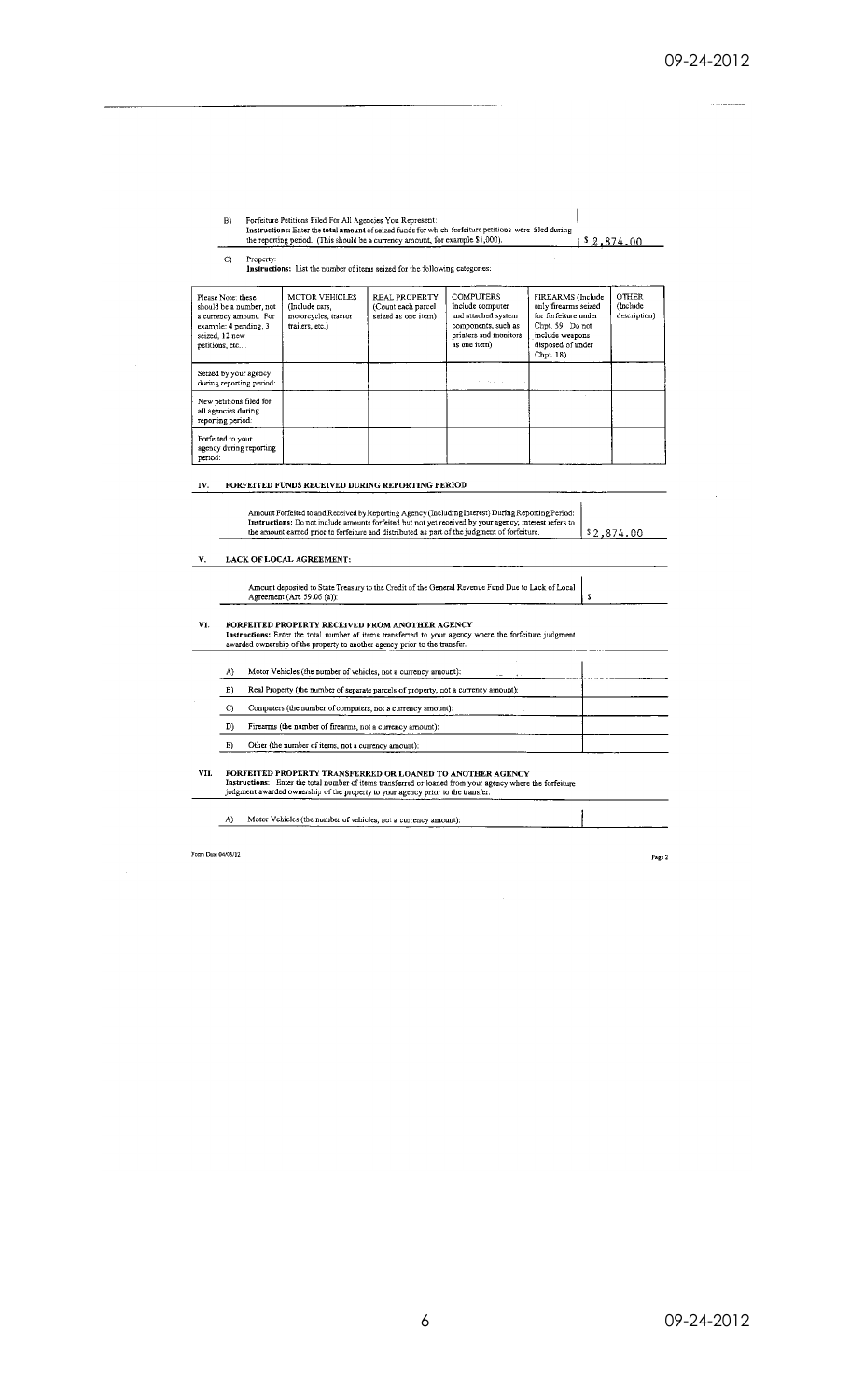| B  | Real Property (the number of separate parcels of property, not a currency amount: |  |
|----|-----------------------------------------------------------------------------------|--|
|    | Computers (the number of computers, not a currency amount):                       |  |
| D  | Firearms (the number of firearms, not a currency amount):                         |  |
| E) | Other (the number of items, not a currency amount):                               |  |

VIII.

 $\overline{\phantom{a}}$ 

**EXPENDITURES**<br>Instructions: This category is for Chapter 59 expenditures SOLELY for law<br>enforcement purposes or for the official purpose of your office - not for<br>expenditures made pursuant to your general budget. List th

| A) |    | <b>SALARIES</b>                                                               |  |
|----|----|-------------------------------------------------------------------------------|--|
|    |    | Increase of Salary, Expense, or Allowance for Employees (Salary Supplements): |  |
|    |    | Salary Budgeted Solely From Forfeited Funds:                                  |  |
|    | 3. | Number of Employees Paid Using Forfeiture Funds:                              |  |
|    |    | TOTAL SALARIES PAID OUT OF CHAPTER 59 FUNDS:                                  |  |
|    |    |                                                                               |  |
| B) |    | <b>OVERTIME</b>                                                               |  |
|    |    | For Employees Budgeted by Governing Body:                                     |  |

| For Employees Budgeted Solely out of Forfeiture Funds: |  |
|--------------------------------------------------------|--|
| Number of Employees Paid Using Forfeiture Funds:       |  |

TOTAL OVERTIME PAID OUT OF CHAPTER 59 FUNDS:

|                  | <b>EQUIPMENT</b>                                 |              |  |
|------------------|--------------------------------------------------|--------------|--|
| 1.               | Vehicles:                                        | S            |  |
| $\overline{2}$ . | Scanner/printer<br>Computers:                    | $s_{957229}$ |  |
| 3.               | Firearms, Vests, Personal Equipment:             | 2            |  |
| 4.               | Furniture:                                       | ٠<br>\$      |  |
| 5.               | Software:                                        | T            |  |
| 6.               | Maintenance Costs:                               | \$           |  |
| 7.               | Uniforms:                                        | S            |  |
| 8.               | K9 Related Costs:                                | s            |  |
| 9.               | Other (Provide Detail on Additional Sheet):      | S            |  |
|                  | TOTAL EQUIPMENT PURCHASED WITH CHAPTER 59 FUNDS: |              |  |

Form Date 04/03/12  $\qquad$ ,

Page 3

 $\mathbb{S}^{\times}$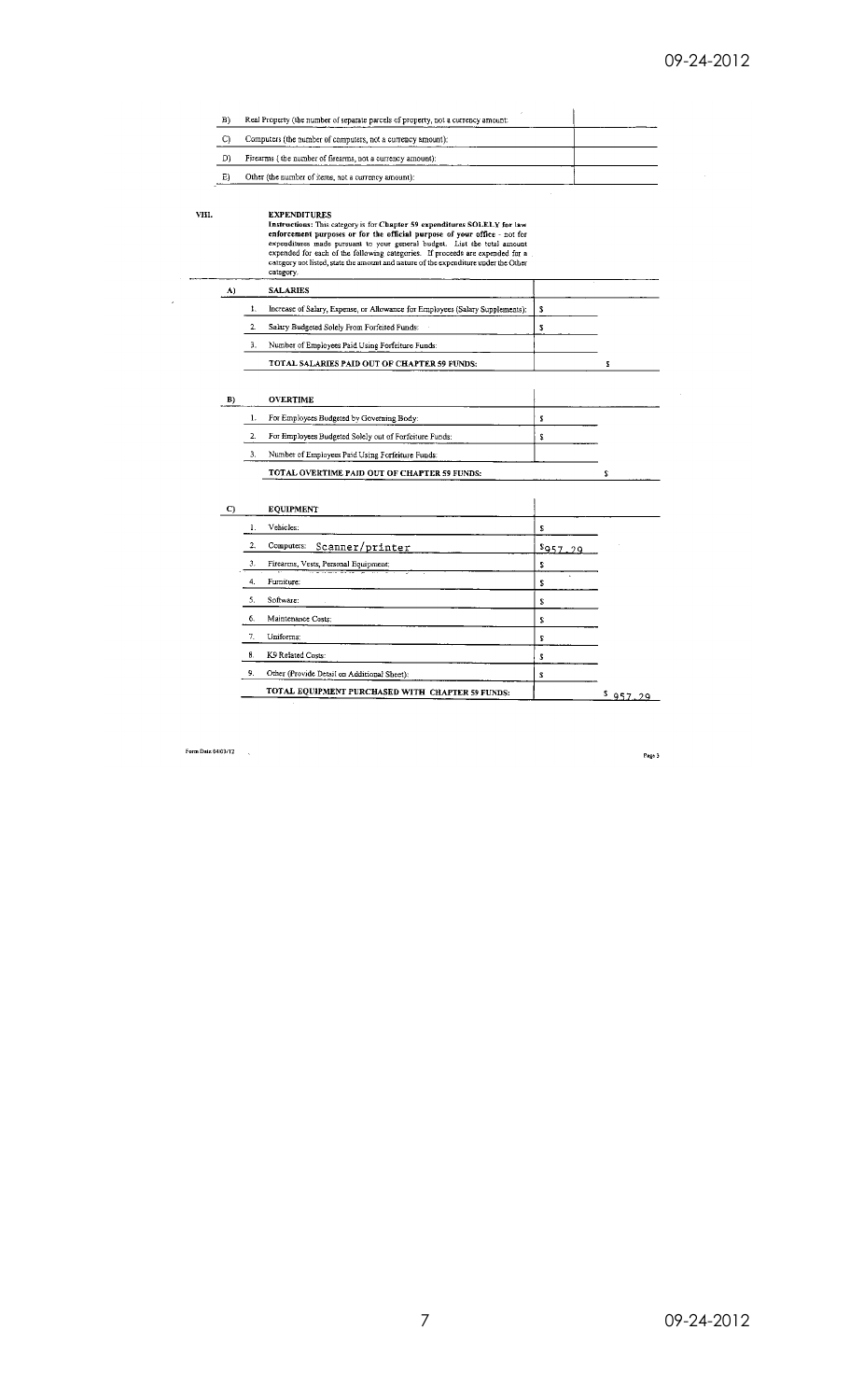| D) |    | <b>SUPPLIES</b>                                                                     |    |    |
|----|----|-------------------------------------------------------------------------------------|----|----|
|    | 1. | Office Supplies:                                                                    | \$ |    |
|    | 2. | Cellular Air Time:                                                                  | S  |    |
|    | 3. | Internet:                                                                           | \$ |    |
|    | 4. | Other (Provide Detail on Additional Sheet) :                                        | \$ |    |
|    |    | TOTAL SUPPLIES PURCHASED WITH CHAPTER 59 FUNDS:                                     |    | \$ |
|    |    |                                                                                     |    |    |
| E) |    | <b>TRAVEL</b>                                                                       |    |    |
|    | 1. | In State Travel                                                                     |    |    |
|    |    | a) Transportation:                                                                  | s  |    |
|    |    | b) Meals & Lodging:                                                                 | 2  |    |
|    |    | c) Mileage:                                                                         | S  |    |
|    |    | d) Incidental Expenses (Any other travel expense not included on a, b, or c above): | \$ |    |
|    |    | Total In State Travel                                                               | s  |    |
|    | 2. | Out of State Travel                                                                 |    |    |
|    |    | a) Transportation:                                                                  | s  |    |
|    |    | b) Meals & Lodging:                                                                 | 5  |    |
|    |    | c) Mileage:                                                                         | S  |    |
|    |    | d) Incidental Expenses (Any other travel expense not included on a, b, or c above): | \$ |    |
|    |    | Total Out of State Travel                                                           | S  |    |
|    |    | TOTAL TRAVEL PAID OUT OF CHAPTER 59 FUNDS:                                          |    | s  |
|    |    |                                                                                     |    |    |
| F) |    | <b>TRAINING</b>                                                                     |    |    |
|    | 1. | Fees (Conferences, Seminars):                                                       | s  |    |
|    | 2. | Materials (Books, CDs, Videos, etc.):                                               | \$ |    |
|    | 3. | Other (Provide Detail on Additional Sheet):                                         | s  |    |
|    |    | TOTAL TRAINING PAID OUT OF CHAPTER 59 FUNDS                                         |    | \$ |
|    |    |                                                                                     |    |    |
| G) |    | <b>INVESTIGATIVE COSTS</b>                                                          |    |    |
|    | 1. | Informant Costs:                                                                    | 2  |    |
|    | 2. | Buy Money:                                                                          | 2  |    |
|    | 3. | Lab Expenses:                                                                       | s  |    |
|    | 4. | Other (Provide Detail on Additional Sheet) :                                        | 2  |    |
|    |    |                                                                                     |    |    |

Form Date 04/03/12

 $\frac{1}{2} \frac{1}{2} \frac{1}{2} \frac{1}{2} \frac{1}{2}$ 

Page 4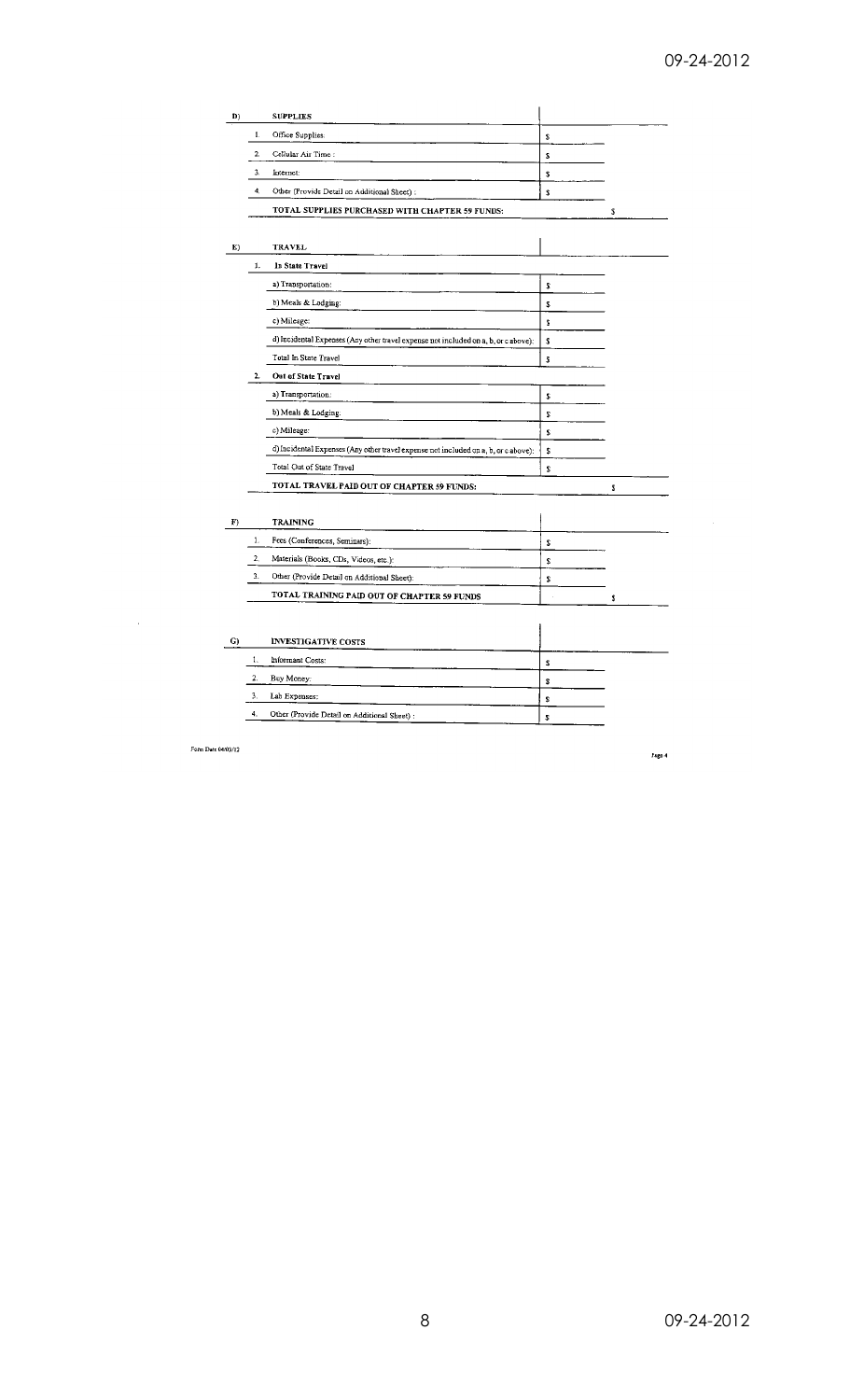|                |    | TOTAL INVESTIGATIVE COSTS PAID OUT OF CHAPTER 59 FUNDS:                                                           |    | 2  |
|----------------|----|-------------------------------------------------------------------------------------------------------------------|----|----|
| $H$ )          |    | TOTAL PREVENTION/TREATMENT PROGRAMS/FINANCIAL<br><b>ASSISTANCE</b>                                                |    |    |
|                | 1. | Total Prevention/Treatment Programs (pursuant to 59.06 (h), (l), (j):                                             | S  |    |
|                | 2. | Total Financial Assistance (pursuant to Articles 59.06 (n) and (o)):                                              | S  |    |
|                |    | TOTAL PREVENTION/TREATMENT PROGRAMS/FINANCIAL<br>ASSISTANCE (pursuant to Articles 59.06 (h), (I), (j), (n), (o)): |    | \$ |
| I)             |    | <b>FACILITY COSTS</b>                                                                                             |    |    |
|                | 1. | Building Purchase:                                                                                                | £  |    |
|                | 2. | Lease Payments:                                                                                                   | \$ |    |
|                | 3. | Remodeling:                                                                                                       | \$ |    |
|                | 4. | Maintenance Costs:                                                                                                | s  |    |
|                | 5. | Utilities:                                                                                                        | Š. |    |
|                |    | Other (Provide Detail on Additional Sheet):                                                                       | s  |    |
|                | 6. |                                                                                                                   |    |    |
|                |    | TOTAL FACILITY COSTS PAID OUT OF CHAPTER 59 FUNDS:                                                                |    | \$ |
|                |    | <b>MISCELLANEOUS FEES</b>                                                                                         |    |    |
|                | 1. | Court Costs:                                                                                                      | 2  |    |
|                | 2. | Filing Fees:                                                                                                      | \$ |    |
|                | 3. | Insurance:                                                                                                        | \$ |    |
|                | 4. | Witness Fees:                                                                                                     | T  |    |
|                | 5. | Audit Costs and Fees:                                                                                             | 2  |    |
|                | 6. | Other (Provide Detail on Additional Sheet):                                                                       | š. |    |
|                |    | TOTAL MISCELLANEOUS FEES PAID OUT OF CHAPTER 59 FUNDS:                                                            |    | \$ |
|                |    | $\hat{r}$ , $\hat{r}$ , $\hat{q}$<br>2.5248                                                                       |    |    |
|                |    | PAID TO OR SHARED WITH COOPERATING AGENCY:                                                                        |    | 2  |
|                |    | TOTAL OTHER PAID OUT OF CHAPTER 59 FUNDS (provide detailed                                                        |    | 2  |
| J)<br>K)<br>L) |    | descriptions on additional sheet(s) and attach to this report):                                                   |    |    |

Form Date  $04/03/12$ 

 $\sim$ 

Page  $\beta$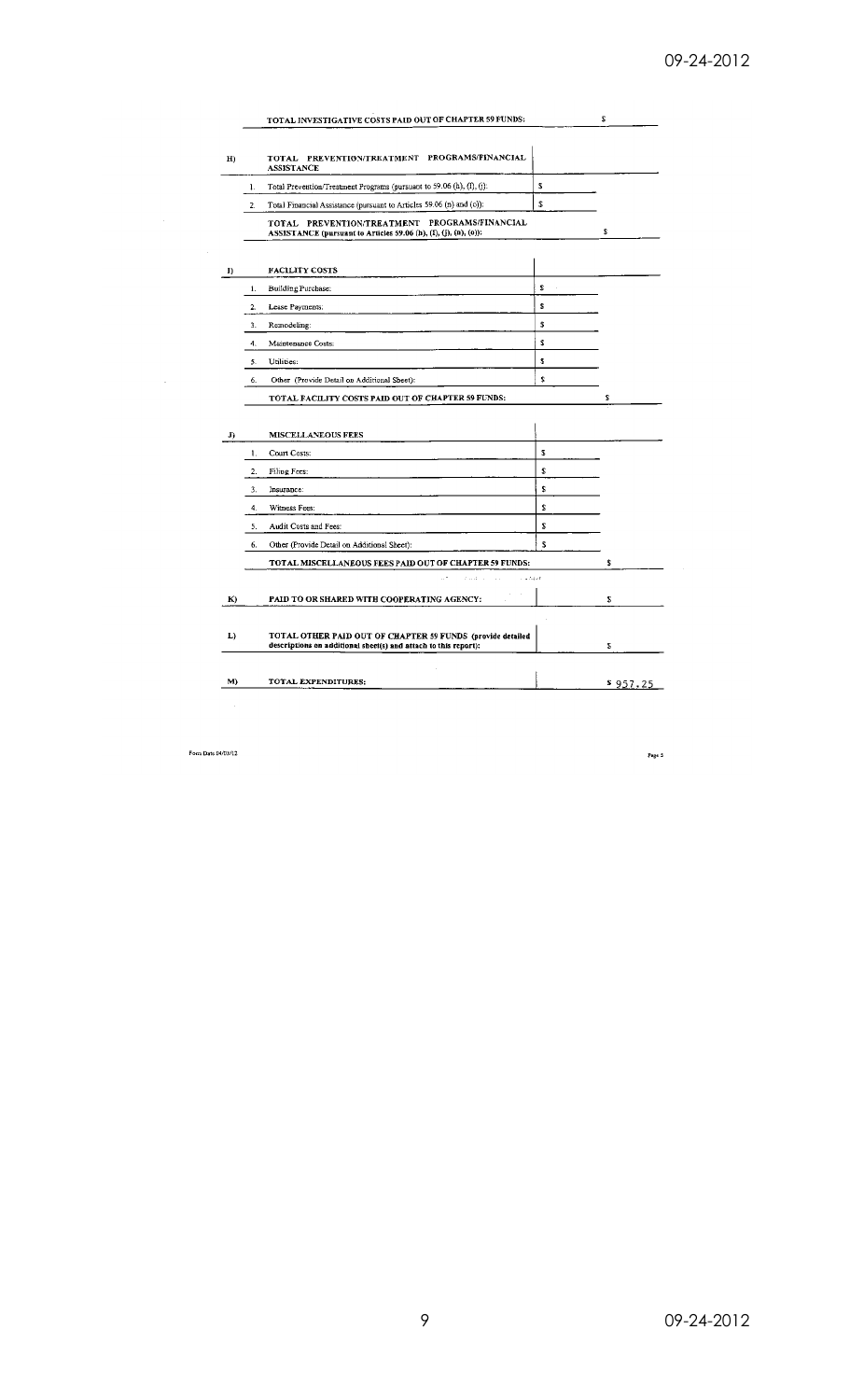#### BOTH THE COMMISSIONERS COURT AND ATTORNEY REPRESENTING THE STATE **CERTIFICATIONS MUST BE COMPLETED**

NOTE: ART. 59.06(g)(1) requires the Commissioners Court to perform the audit. Therefore, each Commissioners<br>Court in a Multi-County jurisdiction is required to perform the audit. For convenience, this form allows for certi by all counties in a multi-county jurisdiction.

#### **CERTIFICATION**

I swear or affirm that the Commissioners Court has conducted the audit required by Article 59.06 of the Code of Criminal Procedure, unless after due inquiry, it has been determined that no accounts, funds or other property pursuant to Chapter<br>Procedure, unless after due inquiry, it has been determined that no accounts, funds or other propert 39 of the Code of Criminal Procedure are being nera or have been transacted in the refevant sister by the agency<br>for which this report is being completed, and that upon diligent inspection of all relevant documents and sup

| COUNTY JUDGE (Printed Name); | Bonnie LEck |  |
|------------------------------|-------------|--|
| SIGNATURE:                   |             |  |
| COUNTY:                      | _Winkler    |  |
| DATE:                        | ___         |  |

### **CERTIFICATION**

I swear or affirm that the Commissioners Court has conducted the audit required by Article 59.06 of the Code of Criminal Procedure, unless after due inquiry, it has been determined that no accounts, funds or other property pursuant to Chapter<br>59 of the Code of Criminal Procedure are being held or have been transacted in the relevant fiscal y for which this report is being completed, and that upon diligent inspection of all relevant documents and supporting<br>materials, I believe that this asset forfeiture report is true and correct and contains all of the requir

COUNTY JUDGE (Printed Name):

SIGNATURE:

COUNTY:

DATE:

#### **CERTIFICATION**

I swear or affirm that the Commissioners Court has conducted the audit required by Article 59.06 of the Code of Criminal I swear or animal that the Commissioners Court has conqueted the audit required by Article 59.06 of the Coue of Criminal Procedure, inless after due inquiry, it has been determined that no accounts, funds or other property

Form Date 04/03/12

Page 6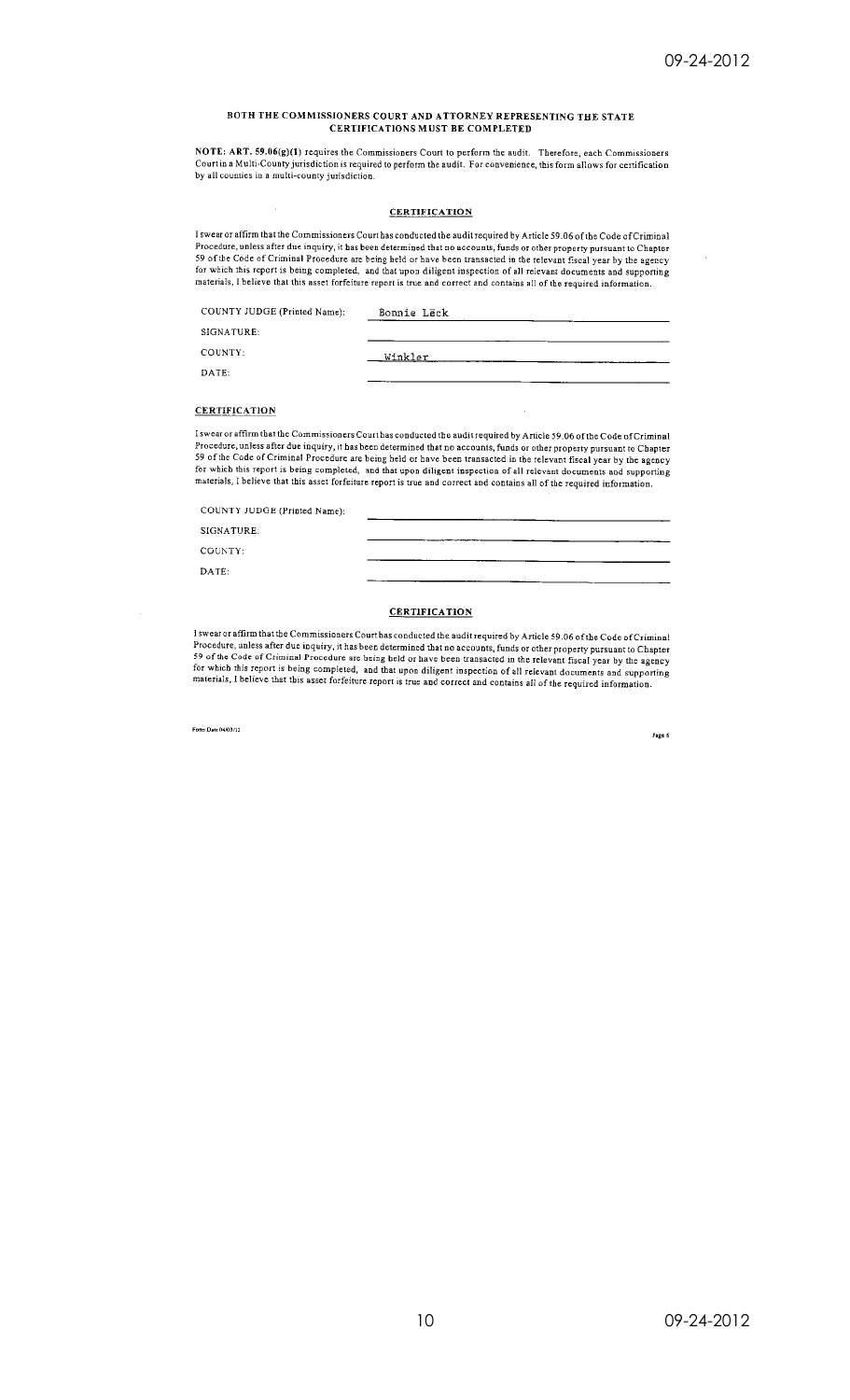| COUNTY JUDGE (Printed Name): |  |
|------------------------------|--|
| SIGNATURE:                   |  |
| COUNTY:                      |  |
| DATE:                        |  |

### **CERTIFICATION**

l swear or affirm that the Commissioners Court has conducted the audit required by Article 59.06 of the Code of Criminal<br>Procedure, unless after due inquiry, it has been determined that no accounts, funds or other property So of the Code of Criminal Procedure are being held or have been transacted in the relevant fiscal year by the agency<br>for which this report is being completed, and that upon diligent inspection of all relevant documents an

COUNTY JUDGE (Printed Name):

SIGNATURE:

COUNTY:

DATE:

### **CERTIFICATION**

I swear or affirm that the Commissioners Court has conducted the audit required by Article 59.06 of the Code of Criminal Procedure, unless after due inquiry, it has been determined that no accounts, funds or other property

COUNTY JUDGE (Printed Name):

SIGNATURE:

COUNTY:

 $DATA:$ 

Form Date 04/03/12

Page 7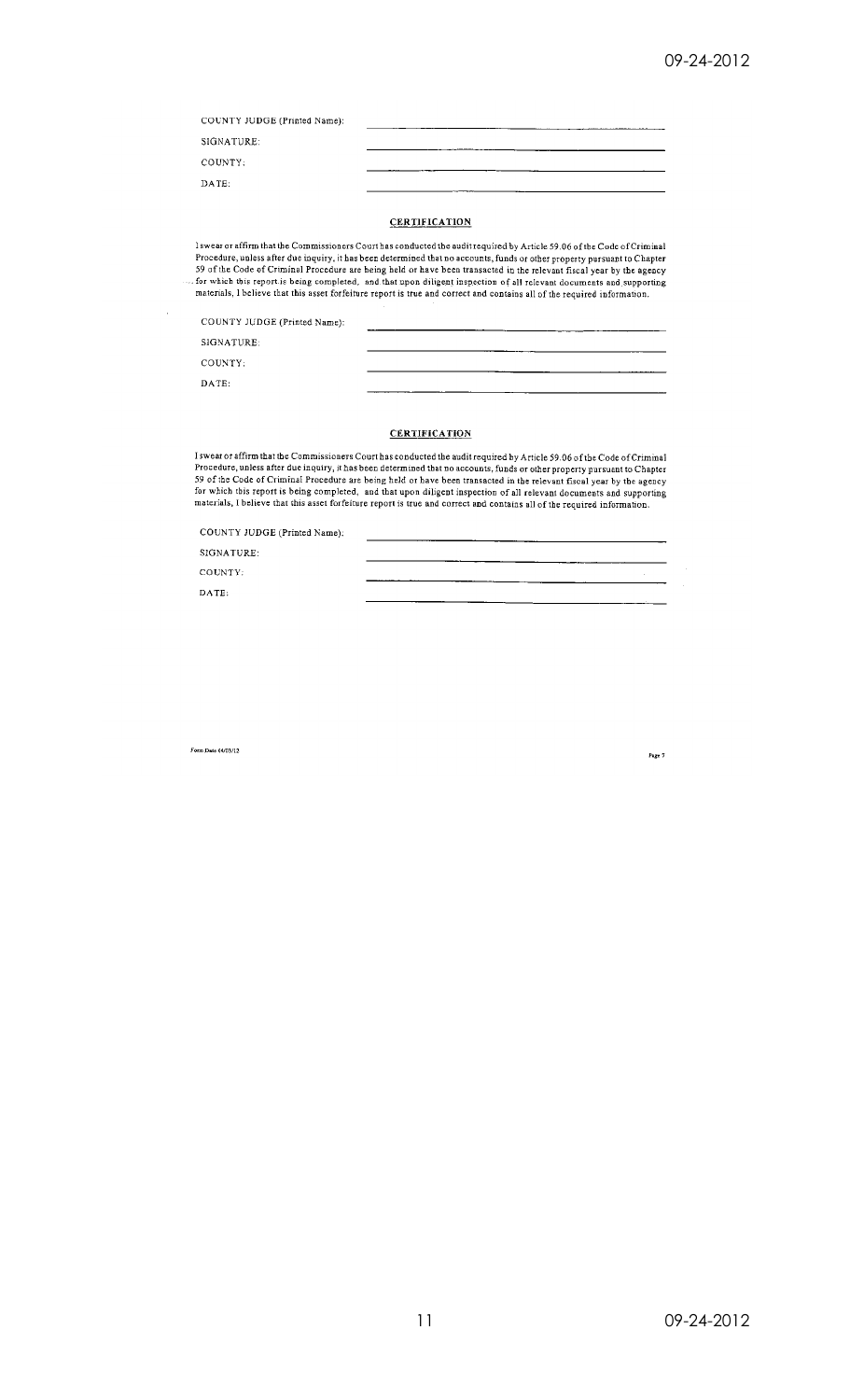### **CERTIFICATION**

I swear or affirm, under penalty of perjury, that I have accounted for the seizure, forfeiture, receipt, and specific<br>expenditure of all proceeds and property subject to Chapter 59 of the Code of Criminal Procedure, and th that all expenditures reported herein were lawful and proper, and were made in accordance with Texas law.

ATTORNEY REPRESENTING THE<br>STATE (Elected Official) (Printed  $\mathrm{Name})$  :

| ORIGILE (LIBICO |                    |
|-----------------|--------------------|
|                 | Rerothy A. Holguin |
|                 |                    |
|                 |                    |
|                 | September 17, 2012 |

RETURN COMPLETED FORM TO:

 $\hat{\boldsymbol{\beta}}$ 

SIGNATURE:  $\mathbf{DATE}$ 

> Office of the Attorney General<br>Criminal Prosecutions Division P.O. Box 12548<br>Austin, TX 78711-2548 Attn: Kent Richardson<br>(512)936-1348

WE CANNOT ACCEPT FAXED OR EMAILED COPIES. PLEASE MAIL THE SIGNED, ORIGINAL DOCUMENT TO OUR OFFICE AT THE ADDRESS ABOVE.

| Form Date 04/03/12                                                             |                                                                     |                    | Page 8     |
|--------------------------------------------------------------------------------|---------------------------------------------------------------------|--------------------|------------|
| <b>DISTRICT ATTORNEY FORFEITURE FUND</b><br><b>ACCOUNT RECONCILIATION FORM</b> | <b>DISCTRICT ATTORNEY'S FORFEITURE ACCOUNT</b><br>09/01/11-08/31/12 |                    |            |
| <b>BALANCE 9/1/11</b>                                                          |                                                                     | \$2,695.18         |            |
| <b>INTEREST EARNED</b><br><b>FORFEITURES</b>                                   |                                                                     | \$1.50<br>\$862.20 |            |
|                                                                                |                                                                     |                    |            |
|                                                                                | TOTAL DEPOSITS AND VOIDED CHECKS                                    | \$3,558.88         |            |
| <b>ESS DISBURSEMENTS:</b>                                                      |                                                                     |                    |            |
| <b>Purchase of Printer</b>                                                     |                                                                     | \$957.29<br>\$0.00 |            |
|                                                                                | <b>TOTAL DISBURSEMENTS</b>                                          | \$957.29           |            |
| <b>BALANCE AS 8/31/12</b>                                                      |                                                                     |                    | \$2,601.59 |

\$2,601.59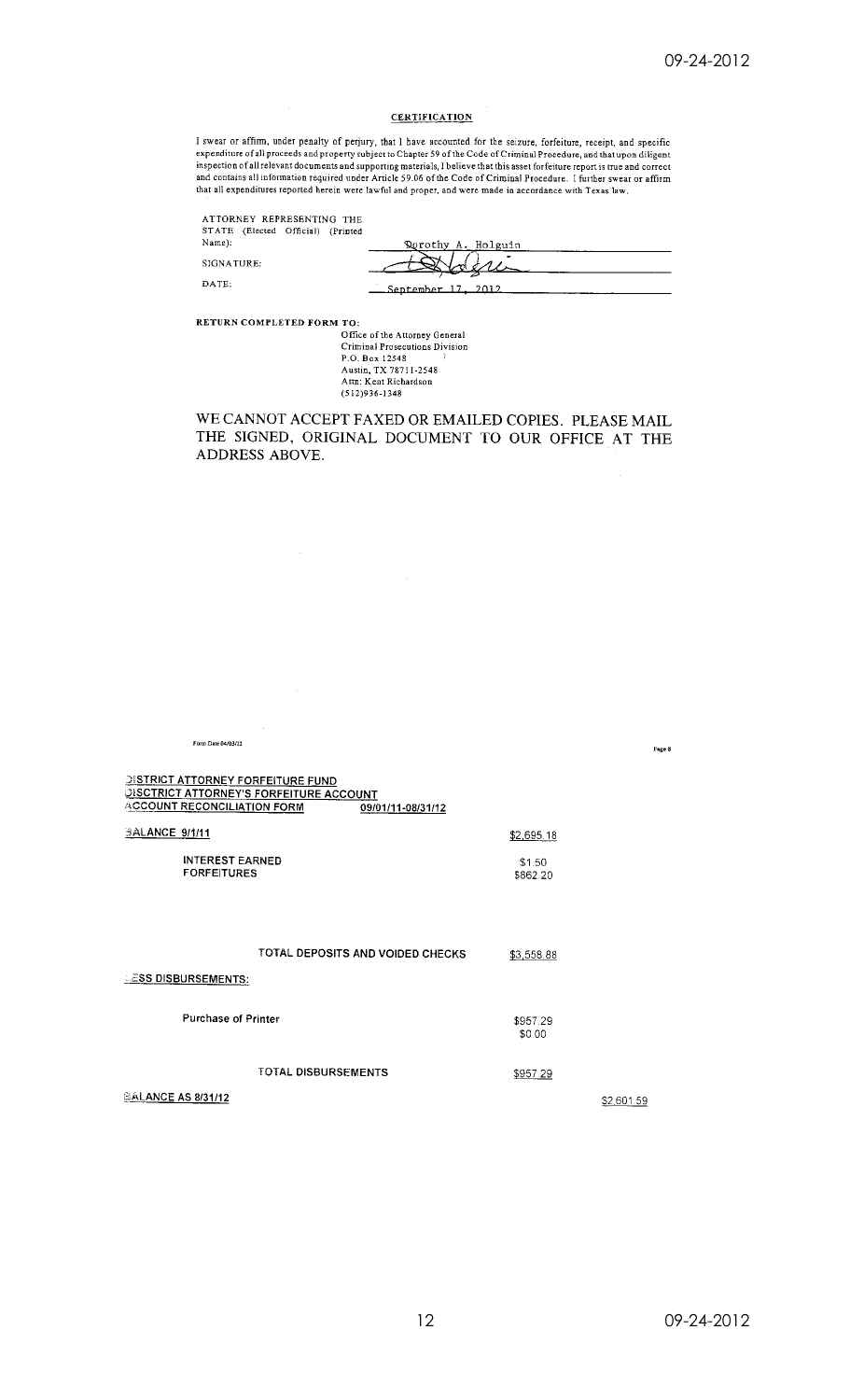# **DISTRICT ATTORNEY'S FORFEITURE HOLDING ACCOUNT ACCOUNT RECONCILIATION 9/1/11-8/31/12**

| <b>BALANCES AS OF 9/1/10</b>                                         | <b>WINKLER COUNTY</b><br>\$8,354.94 | <b>CRANE COUNTY</b><br>\$2,055.87 |            |
|----------------------------------------------------------------------|-------------------------------------|-----------------------------------|------------|
| <b>INTEREST EARNED</b><br><b>FORFEITURES</b>                         | \$4.79                              | \$1.20                            |            |
| J. Keen                                                              | \$2,874.00                          |                                   |            |
|                                                                      |                                     |                                   |            |
| TOTAL DEPOSITS AND VOIDED CHEC                                       | \$11,233.73                         | \$2,057.07                        |            |
| <b>LESS DISBURSEMENTS:</b>                                           |                                     |                                   |            |
| Winkler Co. Sheriff Forfeiture Fund<br>Winkler Co. DA Foreiture Fund | \$2,011.80<br>\$862.20              |                                   |            |
| TOTAL DISBURSEMENTS                                                  | \$2,874.00                          | \$0.00                            |            |
| <b>BALANCE AS OF 8/31/12</b>                                         |                                     | \$8,359.73                        | \$2.057.07 |
|                                                                      | TOTAL BALANCE 8/31/10               | \$10,416.80                       |            |

A motion was made by Commissioner Neal and seconded by Commissioner Thompson to approve Authorization to maintain Texas County and District Retirement System plan provisions for 2013; which motion became an order of the Court upon the following vote:

Ayes: Commissioners Carpenter, Wolf, Neal and Thompson Noes: None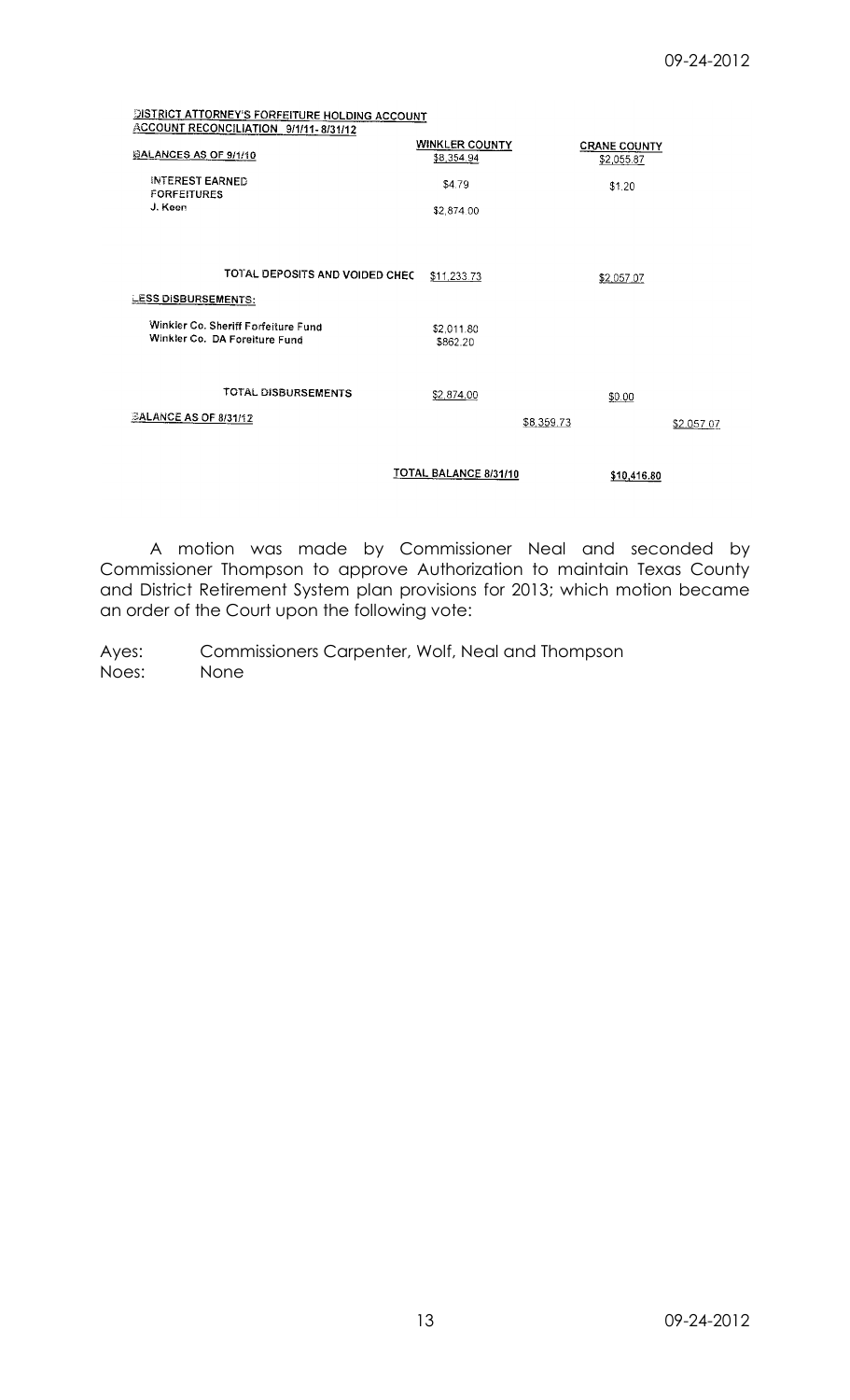## $f^{\text{ul}}$

| <b>Winkler County, #347</b>                     |  |
|-------------------------------------------------|--|
| Authorization to maintain TCDRS plan provisions |  |

### Plan Year 2013

With respect to the participation of Winkler County in the Texas County & District Retirement System (TCDRS) for the 2013 plan year, the following order was adopted:

- 1. Winkler County makes no change in the plan provisions for non-retirees.
- \* 2. With respect to benefit payments being paid to retirees or their beneficiaries, Winkler County (check one box):
	- does not adopt a cost-of-living adjustment (COLA).
	- adopts a \_\_\_\_% CPI-based COLA.
	- adopts a \_\_\_\_% flat-rate COLA.
- \* 3. The required employer contribution rate for Plan Year 2013 will be the following:

| (a) Required rate without COLA:     |   | 11.41%                           |
|-------------------------------------|---|----------------------------------|
| (b) COLA rate:                      |   | (enter 0 if not adopting a COLA) |
| (c) Total required rate $(a + b)$ : | = | $-11.412$                        |

- \* 4. Employers may elect to pay a rate greater than the total required rate listed above. Winkler County adopts for Plan Year 2013 (check one box):
	- to maintain the elected rate of 11.59%.
	- to change the elected rate to  $%$
	- to eliminate the current elected rate and pay the total required rate listed above.
- 5. In the event the 2013 total required rate as set out above exceeds 11%, and if a current waiver of that limit is not on file with TCDRS, the Commissioners Court of Winkler County hereby waives the 11% limit on the rate of employer contributions and such waiver will remain effective with respect to future plan years until properly revoked by official action.

#### Certification

I certify that the foregoing authorization concerning the participation of Winkler County in TCDRS for Plan Year 2013 truly and accurately reflects the official action taken during a properly posted and noticed meeting on . 2012. by the Commissioners Court of Winkler County as such action is recorded in the official minutes.

| mue<br>Authorized Signature, County Judge of Winkler County |  |
|-------------------------------------------------------------|--|
| Bonnie Leck<br>Printed Name                                 |  |
| Dated:<br>$9 - 24 - 12$                                     |  |

\* Please fill in the required information for items 2, 3 and 4 before signing and sending this document to TCDRS.

PLEASE FAX TO: (512) 328-8887

 $C_{\sigma}$  part is

Mar. 30, 2012

A motion was made by Commissioner Neal and seconded by Commissioner Thompson to approve Resolution Authorizing County Grant to County of Winkler in the amount of \$369.25 to provide home-delivered meals to homebound persons in the County who are elderly and/or have a disability and certifying that the County has approved the organization's accounting system or fiscal agent; which motion became an order of the Court upon the following vote:

Commissioners Carpenter, Wolf, Neal and Thompson Ayes: Noes: None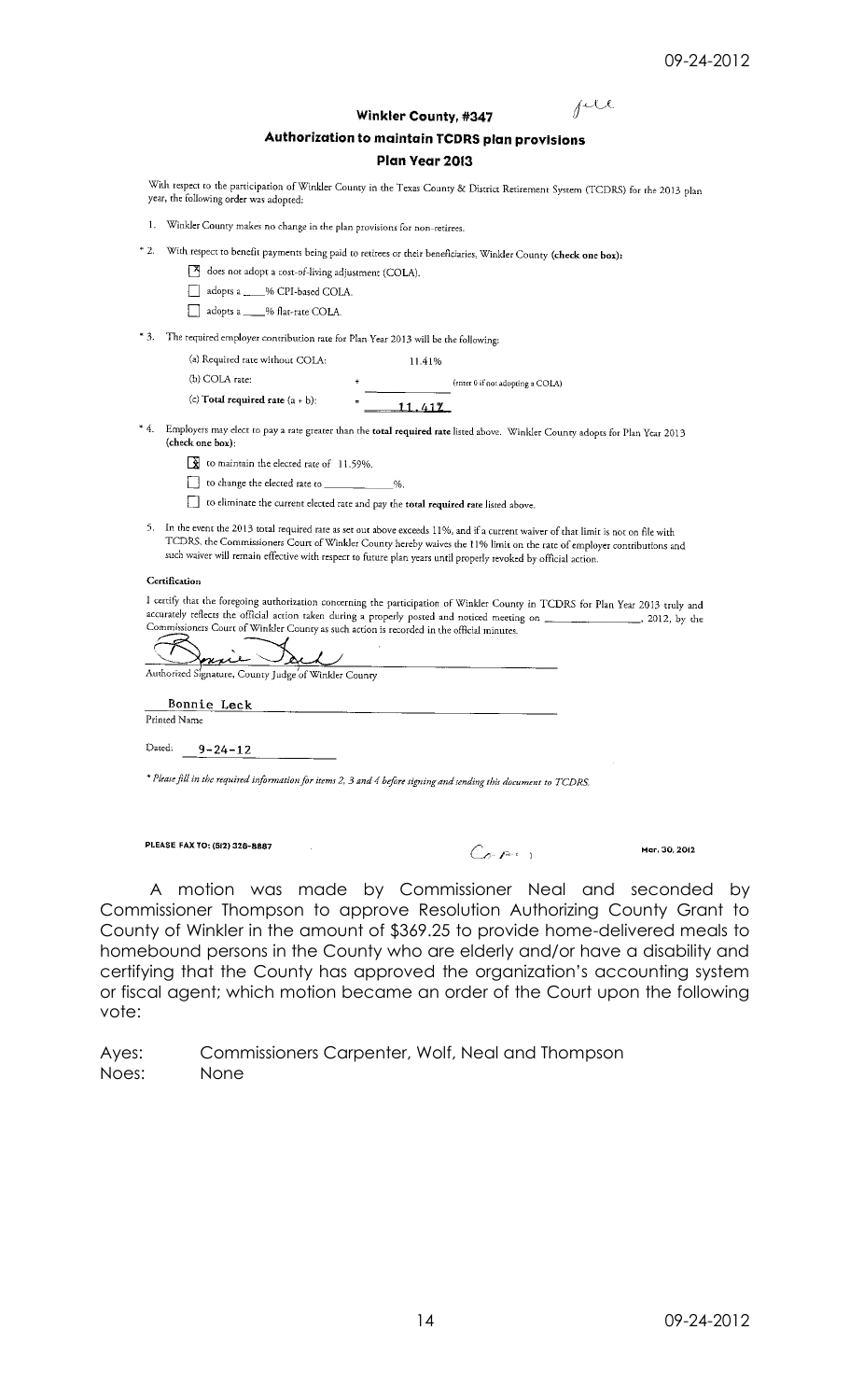### RESOLUTION AUTHORIZING COUNTY GRANT

TEXAS DEPARTMENT OF AGRICULTURE HOME-DELIVERED MEAL GRANT PROGRAM

A RESOLUTION OF THE COUNTY OF WINKLER, TEXAS (County) CERTIFYING THAT THE COUNTY HAS MADE A GRANT TO COUNTY OF WINKLER, (Organization) AN ORGANIZATION THAT PROVIDES HOME-DELIVERED MEALS TO HOMEBOUND PERSONS IN THE COUNTY WHO ARE ELDERLY AND/OR HAVE A DISABILITY AND CERTIFYING THAT THE COUNTY HAS APPROVED THE ORGANIZATION'S ACCOUNTING SYSTEM OR FISCAL AGENT.

WHEREAS, the Organization desires to apply for grant funds from the Texas Department of Agriculture to supplement and extend existing services homebound persons in the County who are elderly and/or have a disability, pursuant to the Home-Delivered Meal Grant Program (Program); and

WHEREAS, the Program rules require the County in which an Organization is providing home-delivered meal services to make a grant to the Organization, in order for the Organization to be eligible to receive Program grant funds; and

WHEREAS, the Program rules require the County to approve the Organization's accounting system or fiscal agent, in order for the Organization to be eligible to receive Program grant funds.

### BE IT RESOLVED BY THE COUNTY:

SECTION 1: The County bereby certifies that it has made a grant to the Organization in the amount of \$ 369.25 to be used between the 1st of January, 20 13 and the 31st of December, 20 13.

SECTION 2: The County hereby certifies that the Organization provides home-delivered meals to homebound persons in the County who are elderly and/or have a disability.

SECTION 3: The County hereby certifies that it has approved the Organization's accounting system or fiscal agent.

Introduced, read, and passed by the affirmative vote of the County on this  $\frac{24^{th}}{1}$ day of September  $, 20, 12$ 

Signature of Authorized Official

Bonnie Leck, Winkler County Judge Typed Name and Title

NOTE: All information shown in this resolution must be included in the resolution passed by the County.

A motion was made by Commissioner Neal and seconded by Commissioner Thompson to approve Texans Feeding Texans, Home-Delivered Meal Grant Program Application and authorize County Judge to sign same; which motion became an order of the Court upon the following vote:

Ayes: Commissioners Carpenter, Wolf, Neal and Thompson Noes: None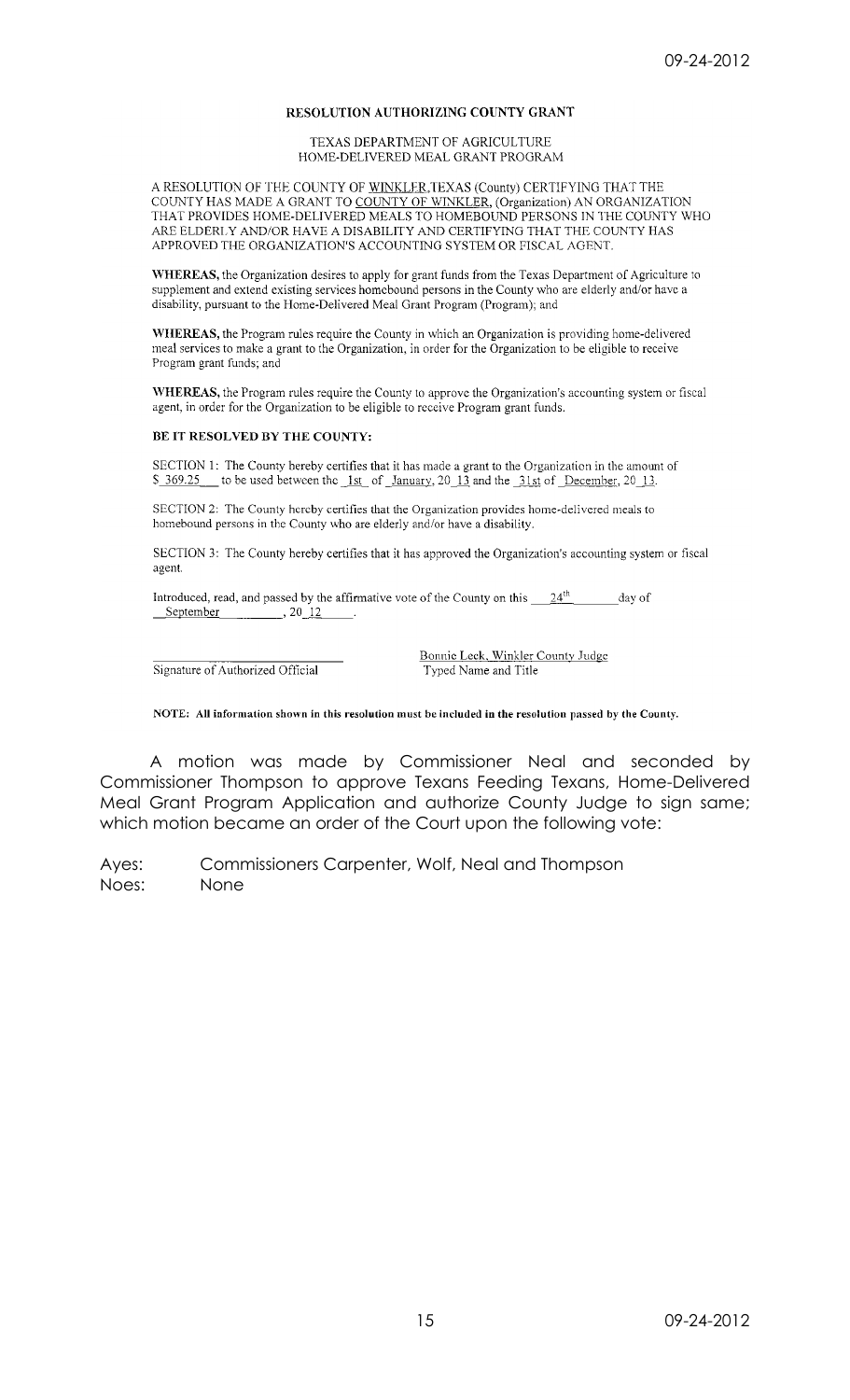

TODD STAPLES, COMMISSIONER

## **Texas Department of Agriculture**

## **Texans Feeding Texans: Home-Delivered Meal Grant Program**

Mailing Address: P.O. Box 12847, Austin, Texas 78711<br>Physical Address: P.O. Box 12847, Austin, Texas 78711

## **APPLICATIONS HAVE A POSTMARK DEADLINE OF** THURSDAY, NOVEMBER 1, 2012.

### ALL APPLICATIONS AND REQUIRED BACKUP DOCUMENTATION OR INFORMATION MUST BE POSTMARKED AND MAILED TO THE DEPARTMENT BY NOV. 1, 2012 OR YOUR APPLICATION WILL BE DENIED.

Applications submitted prior to November 1, 2012 will be allowed to submit supplemental documentation or information; however, all documentation or information must be postmarked and mailed to the department no later than November 1, 2012.

 $\mathbb{R}^n$ APPLICATION CHECKLIST ي: اللها 医心室

### **REQUIRED:**

X Form ER-201.

X Attachment A.

[7] Documentation of qualifying nonprofit private organization, if applicable (i.e. IRS Determination Letter). X List of nonprofit's Board of Directors and Officers, if applicable.

- X TDA approved resolution completed by the county in which you are applying.<br>X Most recent financial statements or audited financial report (Form 990 not accepted).
	- Balance Sheet and Profit and Loss Statement from the previous 12 month period

-or-Audited Financial Statement.

□ Copy of most recent food establishment permit or proof of exemption.

OPTIONAL: Please complete if you have not previously received a TDA grant or if you would like to change previously submitted information.

Direct Deposit Form to arrange electronic deposit of grant payments.

Payee Identification Number Application if the organization has not received any payments from the State of Texas.

## NO LATE APPLICATIONS OR BACKUP DOCUMENTATION OR INFORMATION WILL BE ACCEPTED.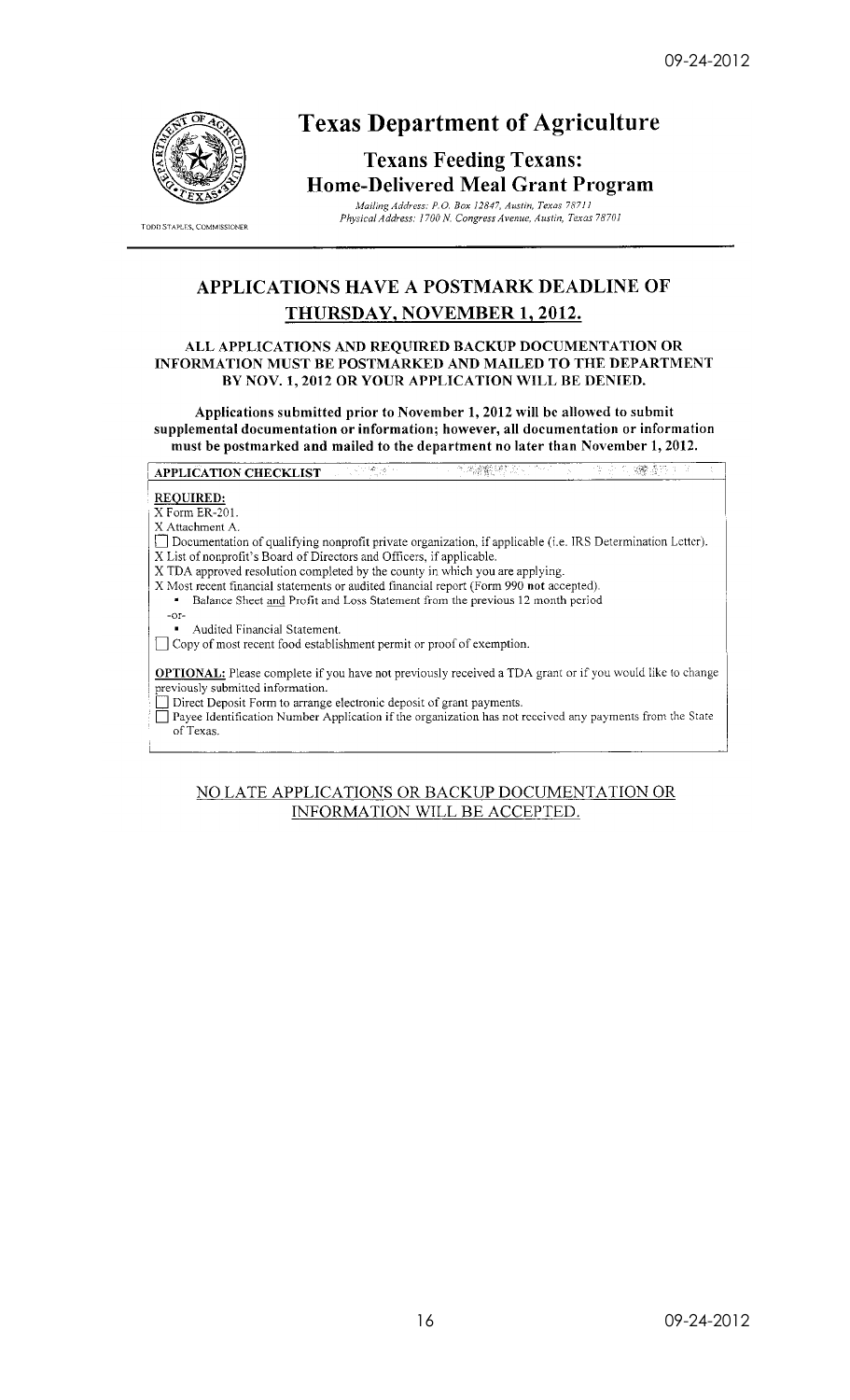

TODD STAPLES, COMMISSIONER

## **Texans Feeding Texans:** Home-Delivered Meal Grant Program

Texas Department of Agriculture (TDA) Mailing Address: P.O. Box 12847, Austin, Texas 78711 Physical Address: 1700 N. Congress Avenue, Austin, Texas 78701

| [FOR TDA USE ONLY] |
|--------------------|
| File No.           |
| Ref. File No:      |

**ER-201** 

| <b>SECTION A - ORGANIZATION INFORMATION</b>                                                                                                                                                                                                                               |                                                                                     |  |                              |                         |  |  |  |
|---------------------------------------------------------------------------------------------------------------------------------------------------------------------------------------------------------------------------------------------------------------------------|-------------------------------------------------------------------------------------|--|------------------------------|-------------------------|--|--|--|
| (1) Full Legal Business Name<br><b>COUNTY OF WINKLER</b>                                                                                                                                                                                                                  |                                                                                     |  |                              |                         |  |  |  |
| (2) DBA 'Doing Business As' Name (if applicable)                                                                                                                                                                                                                          |                                                                                     |  |                              |                         |  |  |  |
| (3) Mailing Address<br><b>P.O. DRAWER Y</b>                                                                                                                                                                                                                               |                                                                                     |  |                              |                         |  |  |  |
| $(4)$ City<br><b>KERMIT</b>                                                                                                                                                                                                                                               | $(7)$ Zip<br>$(6)$ State<br>$(5)$ County<br><b>TEXAS</b><br>79745<br><b>WINKLER</b> |  |                              |                         |  |  |  |
| (8) Physical Address<br><b>100 EAST WINKLER</b>                                                                                                                                                                                                                           |                                                                                     |  |                              |                         |  |  |  |
| $(9)$ City<br><b>KERMIT</b>                                                                                                                                                                                                                                               | $(10)$ County<br><b>WINKLER</b>                                                     |  | $(11)$ State<br><b>TEXAS</b> | $(12)$ Zip<br>79745     |  |  |  |
| (13) Federal Identification Number:<br>(must be nine (9) digits)                                                                                                                                                                                                          | $75 - 6001202$                                                                      |  |                              |                         |  |  |  |
| (14) In order to receive this grant, the organization must be a private nonprofit with a volunteer board of directors, exempt<br>from taxation under §501(a) of the Internal Revenue Code of 1986 as described by §501 (c) (3) of that code, or a<br>governmental agency. |                                                                                     |  |                              |                         |  |  |  |
| Please check one:                                                                                                                                                                                                                                                         | A private nonprofit organization $\Box$                                             |  |                              | A governmental agency X |  |  |  |
| (15) Grant amount to be received from the county during the 2013 State Fiscal Year:                                                                                                                                                                                       |                                                                                     |  |                              | \$369.25                |  |  |  |
| <b>SECTION B - CONTACT PERSONNEL</b>                                                                                                                                                                                                                                      |                                                                                     |  |                              |                         |  |  |  |
| (1) Name of Primary Program Contact (This person can answer day-to-day questions about the organization.)                                                                                                                                                                 |                                                                                     |  |                              |                         |  |  |  |
| $(16)$ Title<br><b>Executive Director</b>                                                                                                                                                                                                                                 | Program Administrator                                                               |  | Chief Executive Officer      |                         |  |  |  |
| (Check One)<br>President                                                                                                                                                                                                                                                  | Other COUNTY JUDGE<br>X                                                             |  |                              |                         |  |  |  |
| (17) First Name                                                                                                                                                                                                                                                           | (18) Middle Initial                                                                 |  | (19) Last Name               |                         |  |  |  |
| <b>BONNIE</b>                                                                                                                                                                                                                                                             | S.                                                                                  |  | <b>LECK</b>                  |                         |  |  |  |
| (20) E-mail Address<br>bonnie.leck@co.winkler.tx.us                                                                                                                                                                                                                       |                                                                                     |  |                              |                         |  |  |  |
| $(21)$ Phone (432) 586 - 6658<br>Ext<br>(22) Fax (432) 586 - 3223                                                                                                                                                                                                         |                                                                                     |  |                              |                         |  |  |  |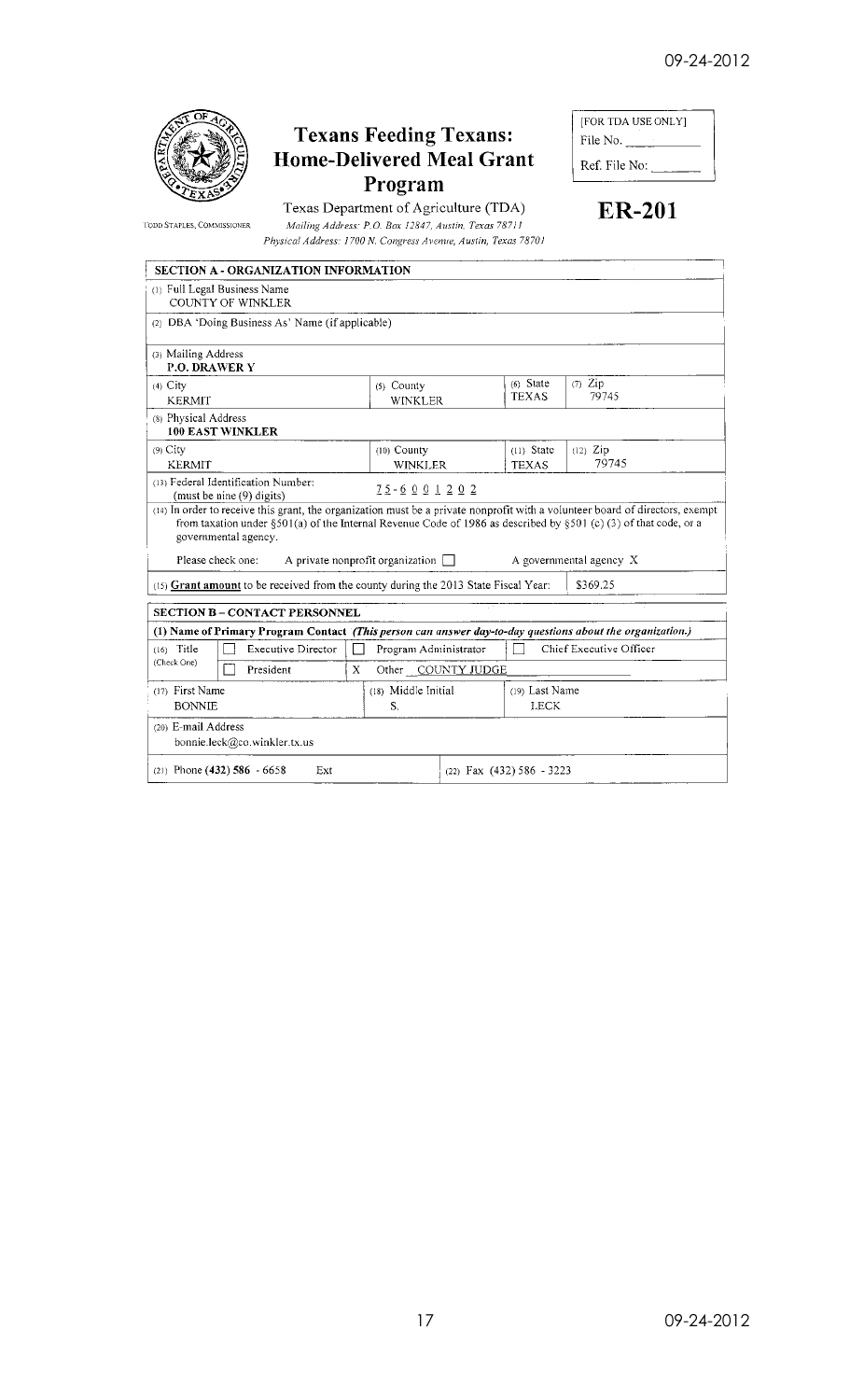|                                                                                                                                                                                                                                                                                                                                                        | <b>SECTION B - CONTACT PERSONNEL CONTINUED</b>                                                                                                                                                                                                                                                                                  |                     |                |                |                              |
|--------------------------------------------------------------------------------------------------------------------------------------------------------------------------------------------------------------------------------------------------------------------------------------------------------------------------------------------------------|---------------------------------------------------------------------------------------------------------------------------------------------------------------------------------------------------------------------------------------------------------------------------------------------------------------------------------|---------------------|----------------|----------------|------------------------------|
|                                                                                                                                                                                                                                                                                                                                                        | (2) Name of Authorized Official (This person is authorized to enter into legal agreements on behalf of the<br>organization. This person's name will appear on the grant agreement for signature.)                                                                                                                               |                     |                |                |                              |
| (23) Same As Above                                                                                                                                                                                                                                                                                                                                     | X                                                                                                                                                                                                                                                                                                                               |                     |                |                |                              |
| $(24)$ Title                                                                                                                                                                                                                                                                                                                                           | Chief Executive Officer                                                                                                                                                                                                                                                                                                         |                     |                |                |                              |
| (Check One)                                                                                                                                                                                                                                                                                                                                            | County Judge                                                                                                                                                                                                                                                                                                                    | Π<br>Other          |                |                |                              |
| (25) First Name                                                                                                                                                                                                                                                                                                                                        |                                                                                                                                                                                                                                                                                                                                 | (26) Middle Initial |                | (27) Last Name |                              |
| (28) E-mail Address                                                                                                                                                                                                                                                                                                                                    |                                                                                                                                                                                                                                                                                                                                 |                     |                |                |                              |
| $(29)$ Phone $($                                                                                                                                                                                                                                                                                                                                       | $\lambda$                                                                                                                                                                                                                                                                                                                       | Ext.                | $(30)$ Fax $($ | ℩              |                              |
|                                                                                                                                                                                                                                                                                                                                                        | <b>SECTION C – SERVICE INFORMATION</b><br>An organization must submit one application per county. If the applicant delivers meals in multiple counties, a<br>separate application is required for the meals in each county for which a grant is sought. Only meals delivered in the<br>applying county are considered eligible. |                     |                |                |                              |
| (31) The <b>County</b> in which home-delivered meals were delivered                                                                                                                                                                                                                                                                                    | <b>WINKLER</b>                                                                                                                                                                                                                                                                                                                  |                     |                |                |                              |
| (32) Total number of HOME-DELIVERED meals delivered to homebound persons 60 years or<br>older and/or disabled in the county stated in Question #31 between September 1, 2011 and August<br>31, 2012 (regardless of funding source).                                                                                                                    |                                                                                                                                                                                                                                                                                                                                 |                     |                |                | 23,344                       |
| NOTE: If this number is miscalculated, includes congregate meals, includes meals from<br>another County served, or other errors, the applicant will be required to repay TDA for all                                                                                                                                                                   |                                                                                                                                                                                                                                                                                                                                 |                     |                |                |                              |
|                                                                                                                                                                                                                                                                                                                                                        | or part of the FY 2013 grant.                                                                                                                                                                                                                                                                                                   |                     |                |                |                              |
|                                                                                                                                                                                                                                                                                                                                                        | $(33)$ Does the applicant organization serve congregate meals in the county stated in Question $#31$ ?                                                                                                                                                                                                                          |                     |                |                | No<br>X Yes                  |
| (33A.) If you answered 'YES' to question #33, please verify, by initialing on the line provided to<br>the right, that no congregate meals were calculated in the total number of home-delivered meals<br>you reported in Question #32. If you answered 'No', please check the box labeled N/A.                                                         |                                                                                                                                                                                                                                                                                                                                 |                     |                |                | ] N/A<br><b>Initial Here</b> |
| (34) Does the applicant organization serve home-delivered meals in multiple Texas Counties?                                                                                                                                                                                                                                                            |                                                                                                                                                                                                                                                                                                                                 |                     |                |                | Yes<br>$X$ No                |
| (34A.) If you answered 'YES' to Question #34, please verify, by initialing on the line provided to<br>the right, that only home-delivered meals delivered in the county stated in Question #31 were<br>calculated in the total number of home-delivered meals you reported in Question #32. If you<br>answered 'No', please check the box labeled N/A. |                                                                                                                                                                                                                                                                                                                                 |                     |                |                | N/A<br><b>Initial Here</b>   |
|                                                                                                                                                                                                                                                                                                                                                        | (34B.) If you answered 'Yes' to Question #34, please list all of the Texas counties in which the organization serves home-<br>delivered meals, including those for which you do not intend to apply for TDA grant funds.                                                                                                        |                     |                |                |                              |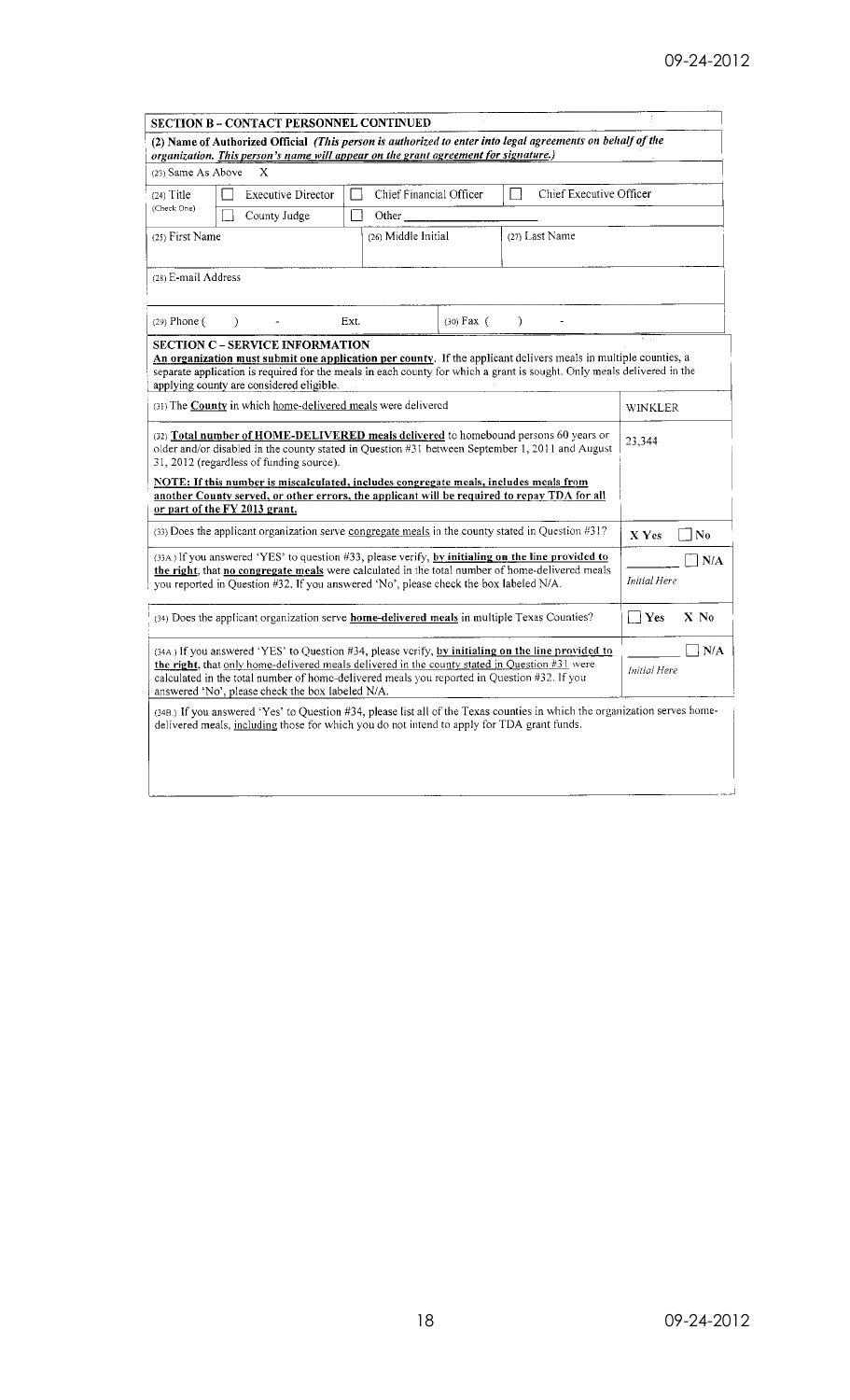| <b>SECTION D - CERTIFICATIONS</b>                                                                                                                                                                                                                                                                                                                                                                                                                                                                                                                                                                                                                                                                                                                                                                                                                                                                                                                                                                                                                                                                                                                                                                                                                                                                                                                                                                                                                                                                                                                                                                                                                                                                                                                                                                                                                       |           |           |                    |
|---------------------------------------------------------------------------------------------------------------------------------------------------------------------------------------------------------------------------------------------------------------------------------------------------------------------------------------------------------------------------------------------------------------------------------------------------------------------------------------------------------------------------------------------------------------------------------------------------------------------------------------------------------------------------------------------------------------------------------------------------------------------------------------------------------------------------------------------------------------------------------------------------------------------------------------------------------------------------------------------------------------------------------------------------------------------------------------------------------------------------------------------------------------------------------------------------------------------------------------------------------------------------------------------------------------------------------------------------------------------------------------------------------------------------------------------------------------------------------------------------------------------------------------------------------------------------------------------------------------------------------------------------------------------------------------------------------------------------------------------------------------------------------------------------------------------------------------------------------|-----------|-----------|--------------------|
| By signing below, Applicant:                                                                                                                                                                                                                                                                                                                                                                                                                                                                                                                                                                                                                                                                                                                                                                                                                                                                                                                                                                                                                                                                                                                                                                                                                                                                                                                                                                                                                                                                                                                                                                                                                                                                                                                                                                                                                            |           |           |                    |
| (1) Certifies all information provided in connection with this application is true and correct to the best of Applicant's knowledge;<br>(2) Acknowledges any misrepresentation or false statement made by Applicant, or an authorized agent of Applicant, in connection with this<br>application, whether intentional or not, will constitute grounds for denial of this application;<br>(3) Acknowledges acceptance of funds in connection with this application acts as an acceptance of the authority of TDA and the State Auditor's Office<br>(SAO) or any successor agency to conduct an investigation in connection with those funds, and Applicant further agrees to cooperate fully with TDA<br>and/or SAO or its successor in the conduct of the audit or investigation, including allowing TDA and/or SAO to inspect Applicant's premises and<br>providing all records requested:<br>(4) Acknowledges this application and any payments owed to Applicant in connection with this application may be reduced or denied because of<br>Applicant's owing any debt to the State of Texas, and if Applicant is an individual, that this application and any payments owed to Applicant in<br>connection with this application may be denied because of delinquency in payment of a guarantee student loan and for failure to pay child support; and<br>(5) By submission of this application, Applicant acknowledges as a condition of receipt of grant funds under this program the Applicant will be<br>required to execute a grant agreement with the Texas Department of Agriculture, and further acknowledges that failure to timely execute the grant<br>agreement will result in withdrawal of any grant funds awarded, and those funds will be redistributed to other qualified applicants in accordance with<br>state law and TDA rules. |           |           |                    |
| Applicant further certifies that:<br>(I) Applicant is a qualifying governmental agency or nonprofit private organization that is exempt from taxation under §501(a), Internal Revenue<br>Code of 1986, as an organization described by $\S501(c)(3)$ of that code, which is a direct provider of home-delivered meals to homebound elderly<br>persons or persons with disabilities in Texas.<br>(2) Applicant enforces nondiscrimination practices.<br>(3) Applicant has an accounting system or fiscal agent approved by the county where it provides meals and has a system to prevent the duplication of<br>services to clients.                                                                                                                                                                                                                                                                                                                                                                                                                                                                                                                                                                                                                                                                                                                                                                                                                                                                                                                                                                                                                                                                                                                                                                                                                     |           |           |                    |
| (4) Applicant has received a grant from the county in which the organization is delivering meals, in accordance with Title 4, Part 1, Subchapter 0,<br>Section 1.953 of the Texas Administrative Code.<br>(5) Applicant agrees to use funds received through the home-delivered meal grant program only to supplement or extend existing home-delivered<br>meal services.<br>(6) Applicant authorizes TDA to review, verify and authenticate all information provided in this application.                                                                                                                                                                                                                                                                                                                                                                                                                                                                                                                                                                                                                                                                                                                                                                                                                                                                                                                                                                                                                                                                                                                                                                                                                                                                                                                                                              |           |           |                    |
| (7) Applicant understands TDA may request further documentation supporting this application, including contacting other agencies, organizations.                                                                                                                                                                                                                                                                                                                                                                                                                                                                                                                                                                                                                                                                                                                                                                                                                                                                                                                                                                                                                                                                                                                                                                                                                                                                                                                                                                                                                                                                                                                                                                                                                                                                                                        |           |           |                    |
| facilities or third parties to verify data provided by an Applicant from the records of such agencies, organizations, facilities or third parties.<br>(8) Applicant acknowledges, affirms, consents to, and understands that Applicant is solely responsible for calculating and verifying the<br>information contained in Section C of the application, along with the information provided in Attachment A. Applicant acknowledges,                                                                                                                                                                                                                                                                                                                                                                                                                                                                                                                                                                                                                                                                                                                                                                                                                                                                                                                                                                                                                                                                                                                                                                                                                                                                                                                                                                                                                   |           |           |                    |
| affirms, consents to, and understands that if any inaccurate, incorrect, false, or misleading information is supplied in the application,<br>including, without limitation, the information provided in Section C and Attachment A, Applicant may be required to refund or pay back a<br>portion or all of the funds awarded pursuant to this Grant.<br>Notice of Penalties: The penalty for knowingly making false statements or false entries, or attempts to secure money through fraudulent<br>means, may include fines and/or incarceration and/or forfeiture of funds under applicable state law.                                                                                                                                                                                                                                                                                                                                                                                                                                                                                                                                                                                                                                                                                                                                                                                                                                                                                                                                                                                                                                                                                                                                                                                                                                                 |           |           |                    |
| Authorized Official from Sec. B (2) (Print):                                                                                                                                                                                                                                                                                                                                                                                                                                                                                                                                                                                                                                                                                                                                                                                                                                                                                                                                                                                                                                                                                                                                                                                                                                                                                                                                                                                                                                                                                                                                                                                                                                                                                                                                                                                                            | Signature |           | Date               |
|                                                                                                                                                                                                                                                                                                                                                                                                                                                                                                                                                                                                                                                                                                                                                                                                                                                                                                                                                                                                                                                                                                                                                                                                                                                                                                                                                                                                                                                                                                                                                                                                                                                                                                                                                                                                                                                         |           |           |                    |
| <b>BONNIE LECK</b><br>State of Texas                                                                                                                                                                                                                                                                                                                                                                                                                                                                                                                                                                                                                                                                                                                                                                                                                                                                                                                                                                                                                                                                                                                                                                                                                                                                                                                                                                                                                                                                                                                                                                                                                                                                                                                                                                                                                    |           |           | September 24, 2012 |
|                                                                                                                                                                                                                                                                                                                                                                                                                                                                                                                                                                                                                                                                                                                                                                                                                                                                                                                                                                                                                                                                                                                                                                                                                                                                                                                                                                                                                                                                                                                                                                                                                                                                                                                                                                                                                                                         |           |           |                    |
| SWORN TO AND SUBSCRIBED before me on the day of $\frac{1}{2}$ .                                                                                                                                                                                                                                                                                                                                                                                                                                                                                                                                                                                                                                                                                                                                                                                                                                                                                                                                                                                                                                                                                                                                                                                                                                                                                                                                                                                                                                                                                                                                                                                                                                                                                                                                                                                         |           |           |                    |
| Notary Public, State of Texas<br>Notary's printed name:<br>Vida M. Simpson                                                                                                                                                                                                                                                                                                                                                                                                                                                                                                                                                                                                                                                                                                                                                                                                                                                                                                                                                                                                                                                                                                                                                                                                                                                                                                                                                                                                                                                                                                                                                                                                                                                                                                                                                                              |           |           |                    |
|                                                                                                                                                                                                                                                                                                                                                                                                                                                                                                                                                                                                                                                                                                                                                                                                                                                                                                                                                                                                                                                                                                                                                                                                                                                                                                                                                                                                                                                                                                                                                                                                                                                                                                                                                                                                                                                         |           |           |                    |
| County of WINKLER<br>Notary's commission expires: July 14, 2015<br>Secondary Signature & Title (Print) (for non-profits only)                                                                                                                                                                                                                                                                                                                                                                                                                                                                                                                                                                                                                                                                                                                                                                                                                                                                                                                                                                                                                                                                                                                                                                                                                                                                                                                                                                                                                                                                                                                                                                                                                                                                                                                           |           | Signature | Date               |
|                                                                                                                                                                                                                                                                                                                                                                                                                                                                                                                                                                                                                                                                                                                                                                                                                                                                                                                                                                                                                                                                                                                                                                                                                                                                                                                                                                                                                                                                                                                                                                                                                                                                                                                                                                                                                                                         |           |           | 7                  |
| State of Texas                                                                                                                                                                                                                                                                                                                                                                                                                                                                                                                                                                                                                                                                                                                                                                                                                                                                                                                                                                                                                                                                                                                                                                                                                                                                                                                                                                                                                                                                                                                                                                                                                                                                                                                                                                                                                                          |           |           |                    |
| County of<br>SWORN TO AND SUBSCRIBED before me on the day of day of the state of the state of the state of the state of the state of the state of the state of the state of the state of the state of the state of the state of the state o                                                                                                                                                                                                                                                                                                                                                                                                                                                                                                                                                                                                                                                                                                                                                                                                                                                                                                                                                                                                                                                                                                                                                                                                                                                                                                                                                                                                                                                                                                                                                                                                             |           |           |                    |
| Notary Public, State of Texas<br>Notary's printed name:<br>Notary's commission expires:                                                                                                                                                                                                                                                                                                                                                                                                                                                                                                                                                                                                                                                                                                                                                                                                                                                                                                                                                                                                                                                                                                                                                                                                                                                                                                                                                                                                                                                                                                                                                                                                                                                                                                                                                                 |           |           |                    |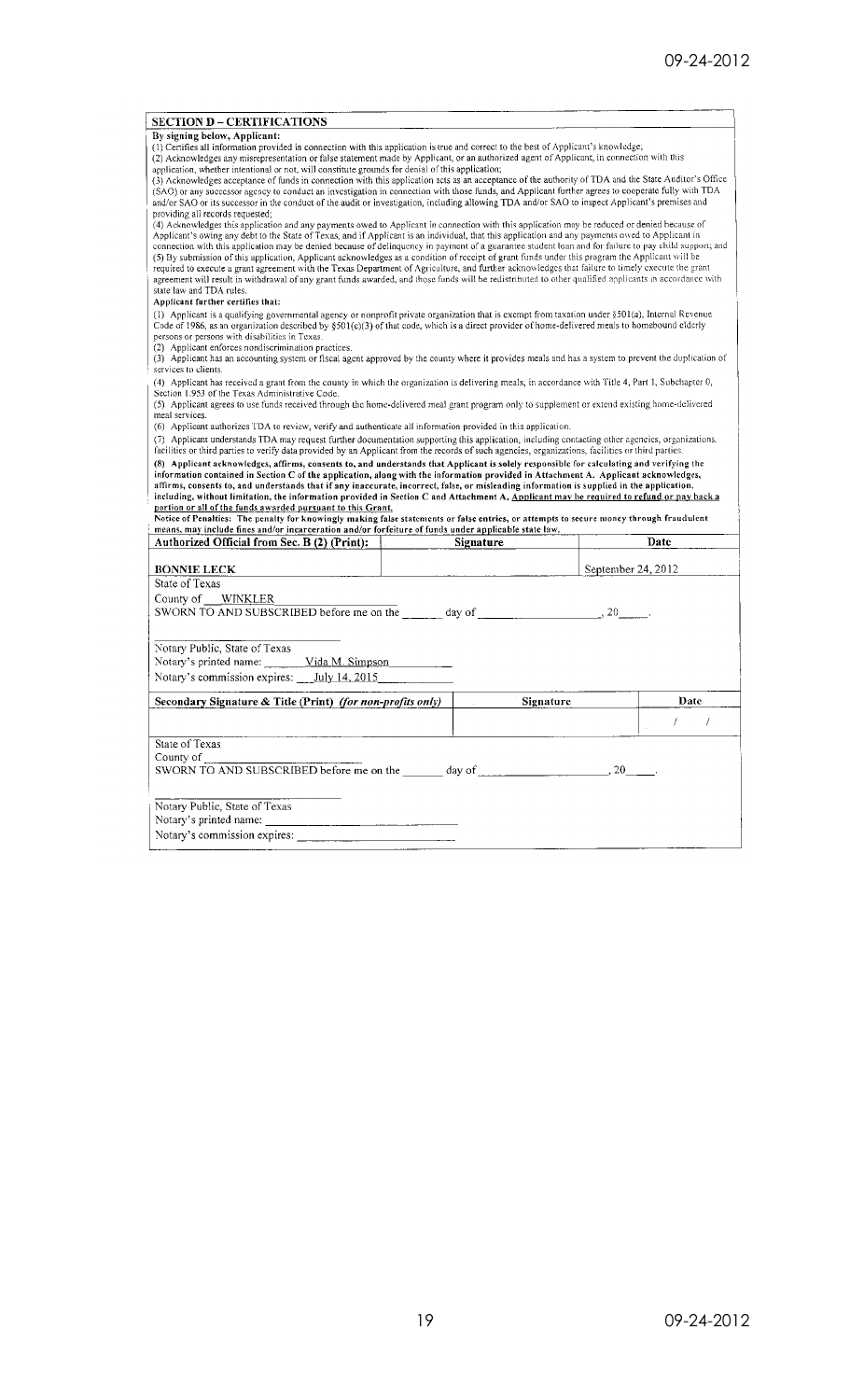

## **Texans Feeding Texans: Home-Delivered Meal Grant Program Attachment A - Meal Number Worksheet**

**Applicant Organization:** County of Winkler

**Applicant County:** Winkler

Please indicate, by each funding source, how many home-delivered meals the organization delivered\* during State FY 2012. September 1. 2011 - August 31. 2012. to eligible clients\*\* in the County for this application.

|               | Title III<br>C.2<br><b>Meals</b> | Program<br><b>Income of Meals</b><br>Meals | Title XIX<br>(DADS) | Title XX<br>Meals<br>(DADS): | Evercare<br><b>StarPlus</b><br><b>Meals</b> | Locally<br>Funded<br>Meals*** | <u>ALIKOVITIS</u><br>Other <sup>2</sup><br>Meals**** | TOTAL<br>Home-<br><b>Delivered</b> |
|---------------|----------------------------------|--------------------------------------------|---------------------|------------------------------|---------------------------------------------|-------------------------------|------------------------------------------------------|------------------------------------|
| <b>Month</b>  | (AAA)                            |                                            |                     |                              |                                             |                               |                                                      | <b>Meals</b>                       |
| $Sep-11$      | 577                              | 81                                         | 179                 | 347                          |                                             | 1456                          |                                                      | 2640                               |
| <b>Oct-11</b> | 578                              | 65                                         | 186                 | 322                          |                                             | 1461                          |                                                      | 2612                               |
| <b>Nov-11</b> | 578                              | 64                                         | 178                 | 295                          |                                             | 1338                          |                                                      | 2453                               |
| <b>Dec-11</b> | 578                              | 59                                         | 171                 | 290                          |                                             | 1344                          |                                                      | 2442                               |
| $Jan-12$      | 578                              | 78                                         | 167                 | 246                          |                                             | 1207                          |                                                      | 2276                               |
| <b>Feb-12</b> | 578                              | 53                                         | 173                 | 271                          |                                             | 1215                          |                                                      | 2290                               |
| $Mar-12$      | 578                              | 68                                         | 143                 | 324                          |                                             | 1375                          |                                                      | 2488                               |
| Apr $-12$     | 578                              | 53                                         | 152                 | 316                          |                                             | 1046                          |                                                      | 2145                               |
| $May-12$      | 578                              | 56                                         | 144                 | 362                          |                                             | 1169                          |                                                      | 2309                               |
| $Jun-12$      | 578                              | 32                                         | 124                 | 348                          |                                             | 1032                          |                                                      | 2114                               |
| $Jul-12$      | 578                              | 53                                         | 136                 | 373                          |                                             | 1053                          |                                                      | 2193                               |
| Aug-12        | 578                              | 37                                         | 136                 | 373                          |                                             | 1258                          |                                                      | 2382                               |
| <b>TOTAL</b>  | 6,935                            | 699                                        | 1,889               | 3,867                        | $\theta$                                    | 14,954                        | $\overline{0}$                                       | 28,344                             |

\*Delivered - See Applicaton Instructions page Section C (32) for definition.

**Exercise - See Applicator instructions page Section C (52) for detinition.**<br>\*\*Eligible Clients – Homebound persons 60 years of age or older and/or disabled.<br>\*\*\*Locally Funded Meals may include meals paid for by fund rais

\*\*\*\*Please list Other Meal sources on a separate page, if needed.

Organization Representative

K Happlicable, please provide TDA with the Region Number (Ex Region 2) for your AAA and/or DADS Office

Date

Regional AAA Office

Regional DADS Office

A motion was made by Commissioner Wolf and seconded by Commissioner Neal to approve Interlocal Ambulance Service Agreement between Winkler County and the City of Kermit for the period of October 01, 2012 to September 30, 2013 with changes as follows:

- 1. Paragraph No. 2 of the existing Agreement was eliminated.
- 2. Paragraph No. 5 was eliminated except for 5(1).
- 3. The percentages to be used for purchases of capital expenditures addressed in Paragraph No. 4 will be divided as follows: Winkler County – 50%; the Cities of Kermit and Wink's proportionate share of the remaining 50% will be recalculated annually based upon the ambulance runs for the preceding year.

which motion became an order of the Court upon the following vote:

Ayes: Commissioners Carpenter, Wolf, Neal and Thompson Noes: None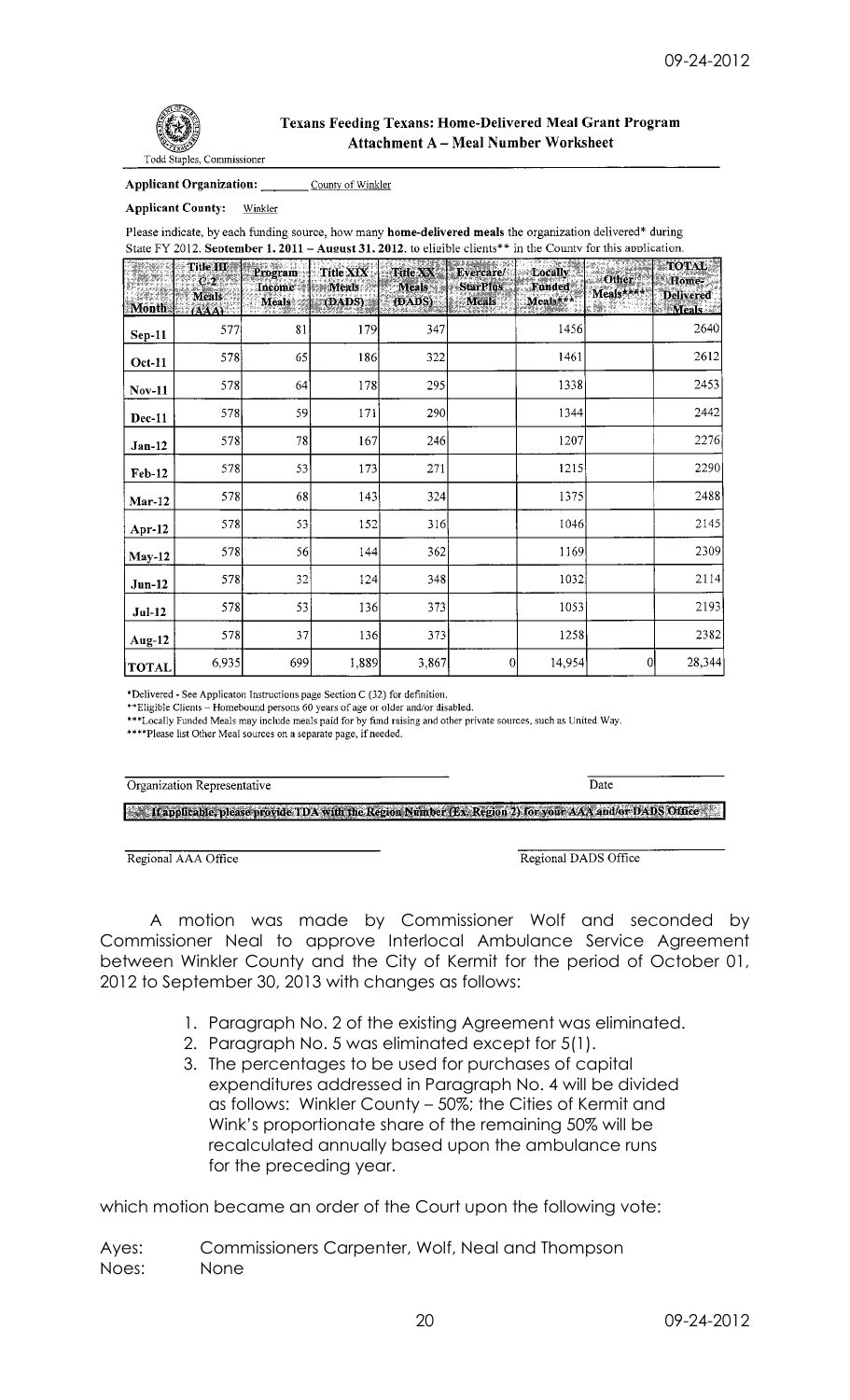### INTERLOCAL AMBULANCE SERVICE AGREEMENT WINKLER COUNTY AND CITY OF KERMIT

Under the authority of Chapter 791, Texas Government Code, this Interlocal Ambulance Service Agreement is between Winkler County, Texas (County) and City of Kermit, Texas (Kermit) effective the 1<sup>st</sup> day of October, 2012 and continuing for a term of one (1) year, and may be renewed for successive terms of one (1) year by agreement by both parties unless cancelled as hereinafter provided.

This contract is for the mutual benefit of the parties for emergency health and life care, and the parties agree to be responsible therefor under the terms and provisions hereof and provide in the respective budgets for such obligation.

- $1.$ County operates an ambulance service in Winkler County, which is the subject of this contract. County will be the policy making entity of the ambulance service and will determine the number of ambulances or emergency vehicles (ambulances) and the personnel to operate the ambulances. County will pay all cost to maintain, repair and operate all ambulances including personnel payroll, social security, insurance and other benefits of the personnel, a location for the ambulances to be stationed, accept calls for ambulance service through Emergency 911 Service located at the Kermit Police Department, dispatch the ambulances and have overall management of the ambulance service.
- 2. Ownership of all ambulances and life-care equipment will be in County.
- $\overline{3}$ . Any capital expenditure over \$5,000.00 for the purchase of any ambulance, equipment or life-care equipment shall be presented for approval for payment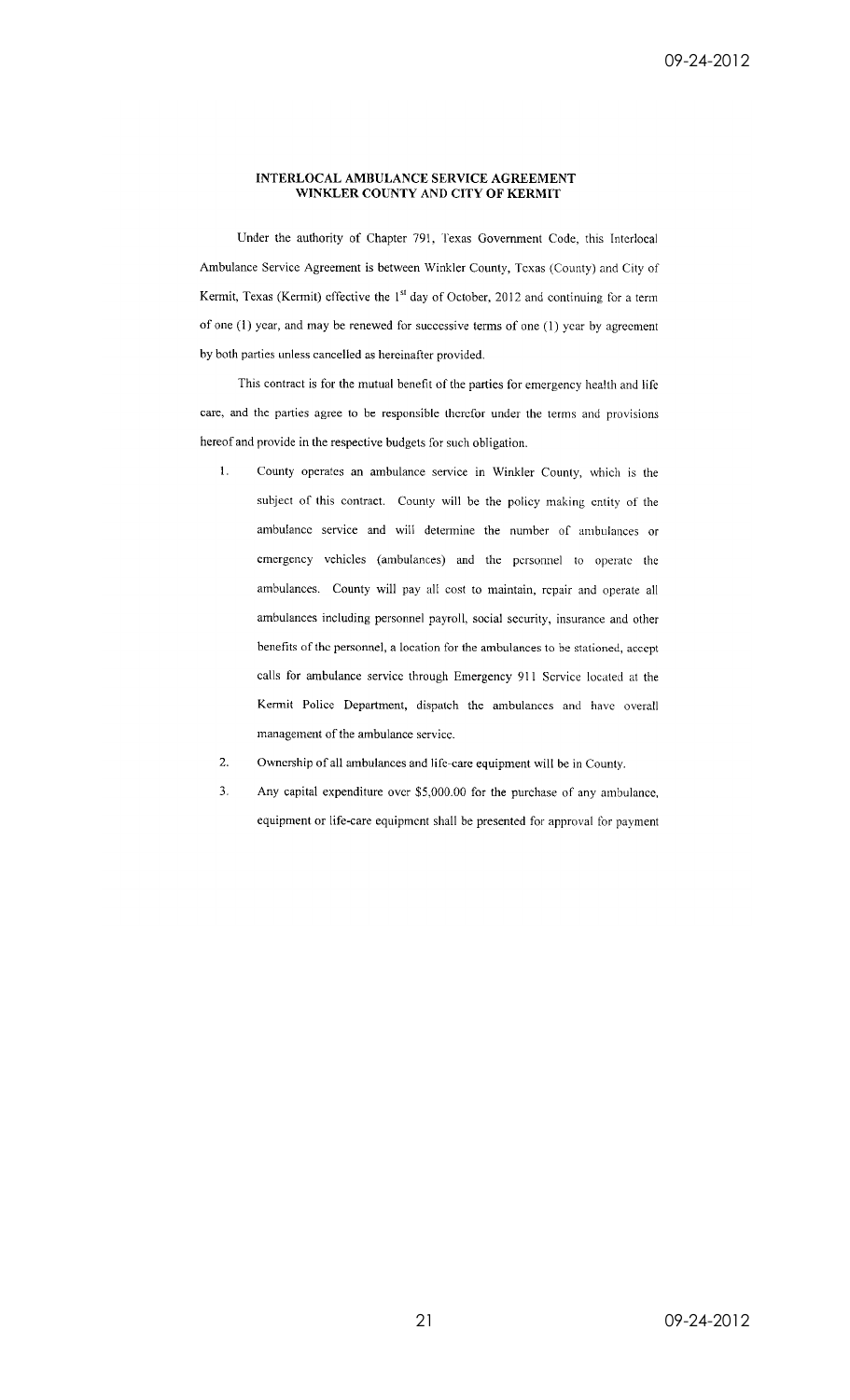by both parties, with County contributing fifty percent (50%) and Kermit contributing forty-six (46.0%) of the capital expenditure agreed upon. The cities of Kermit and Wink's proportionate share will be recalculated annually and based upon ambulance runs for the preceding year.

- 4. It is agreed that Kermit shall subsidize the ambulance service by paying County \$1,000.00 per month, with the payments to be made on or before the last day of each month beginning October 1, 2012.
- This contract may be cancelled by mutual agreement of the parties hereto. 5.

Signed by authority of the governmental entities effective the 1<sup>st</sup> day of October, 2012.

ATTEST: Winkler County Ť.

WINKLER COUNTY, TEXAS

By: **Bonnie Leck** 

Winkler County Judge

CITY OF KERMIT, TEXAS

By: Brett Autrey Mayor of the City of Kermit

ATTEST:

Gloria Saenz Kermit City Secretary

A motion was made by Commissioner Neal and seconded by Commissioner Wolf to approve Interlocal Ambulance Service Agreement between Winkler County and the City of Wink for the period of October 01, 2012 to September 30, 2013 with changes as follows:

- 1. Paragraph No. 2 of the existing Agreement was eliminated.
- 2. Paragraph No. 5 was eliminated except for 5(1).
- 3. The percentages to be used for purchases of capital expenditures addressed in Paragraph No. 4 will be divided as follows: Winkler County – 50%; the Cities of Kermit and Wink's proportionate share of the remaining 50% will be recalculated annually based upon the ambulance runs for the preceding year.

which motion became an order of the Court upon the following vote: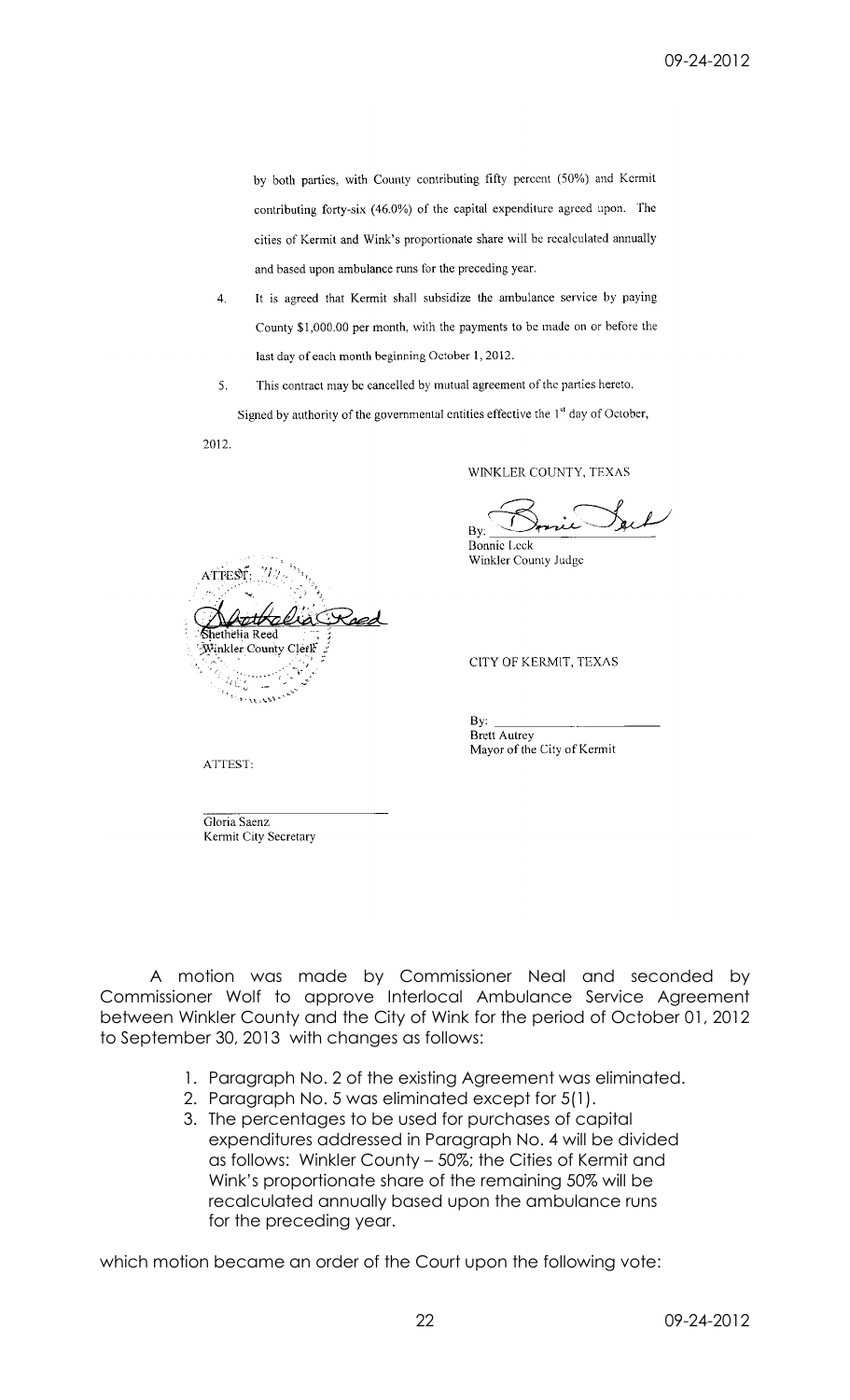Ayes: Commissioners Carpenter, Wolf, Neal and Thompson Noes: None

### **INTERLOCAL AMBULANCE SERVICE AGREEMENT** WINKLER COUNTY AND CITY OF WINK

Under the authority of Chapter 791, Texas Government Code, this Interlocal Ambulance Service Agreement is between Winkler County, Texas (County) and City of Wink, Texas (Wink) effective the 1<sup>st</sup> day of October, 2012 and continuing for a term of one (1) year, and may be renewed for successive terms of one (1) year by agreement by both parties unless cancelled as hereinafter provided.

This contract is for the mutual benefit of the parties for emergency health and life care, and the parties agree to be responsible therefor under the terms and provisions hereof and provide in the respective budgets for such obligation.

- $1.$ County operates an ambulance service in Winkler County, which is the subject of this contract. County will be the policy making entity of the ambulance service and will determine the number of ambulances or emergency vehicles (ambulances) and the personnel to operate the ambulances. County will pay all cost to maintain, repair and operate all ambulances including personnel payroll, social security, insurance and other benefits of the personnel, a location for the ambulances to be stationed, accept calls for ambulance service through Emergency 911 Service located at the Kermit Police Department, dispatch the ambulances and have overall management of the ambulance service.
- Ownership of all ambulances and life-care equipment will be in County. 2.
- Any capital expenditure over \$5,000.00 for the purchase of any ambulance,  $3.$ equipment or life-care equipment shall be presented for approval for payment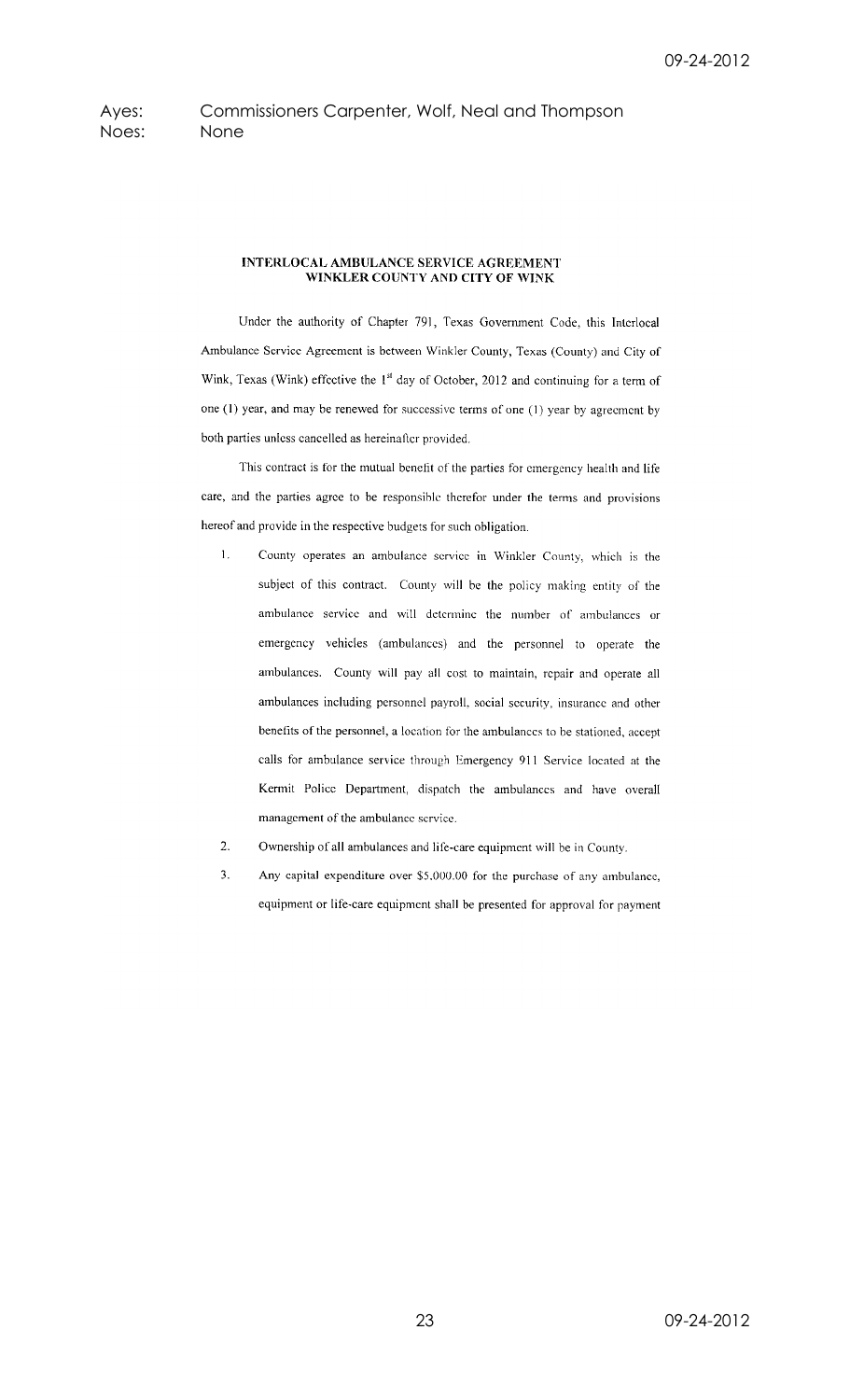by both parties, with County contributing fifty percent (50%) and Wink contributing four (4.0%) of the capital expenditure agreed upon. The cities of Kermit and Wink's proportionate share will be recalculated annually and based upon ambulance runs for the preceding year.

- $4.$ It is agreed that Wink shall subsidize the ambulance service by paying County \$175.00 per month, with the payments to be made on or before the last day of each month beginning October 1, 2012.
- 5. This contract may be cancelled by mutual agreement of the parties hereto.

Signed by authority of the governmental entities effective the 1<sup>st</sup> day of October, 2012.

thelia Reed inkler County Clerk li Cr

WINKLER COUNTY, TEXAS

 $By:$ 

Bonnie Leck Winkler County Judge

**CITY OF WINK, TEXAS** 

By: Greg Rogers Mayor of the City of Wink

ATTEST:

Tonya Todd Wink City Secretary

A motion was made by Commissioner Neal and seconded by Commissioner Wolf to accept Texas "J" Regional Advisory Council 2012 Emergency Medical Service/Trauma Care System Funds in the amounts of \$7,341.00 and \$5,668.00 and approve expenditure of said funds; which motion became an order of the Court upon the following vote:

Ayes: Commissioners Carpenter, Wolf, Neal and Thompson Noes: None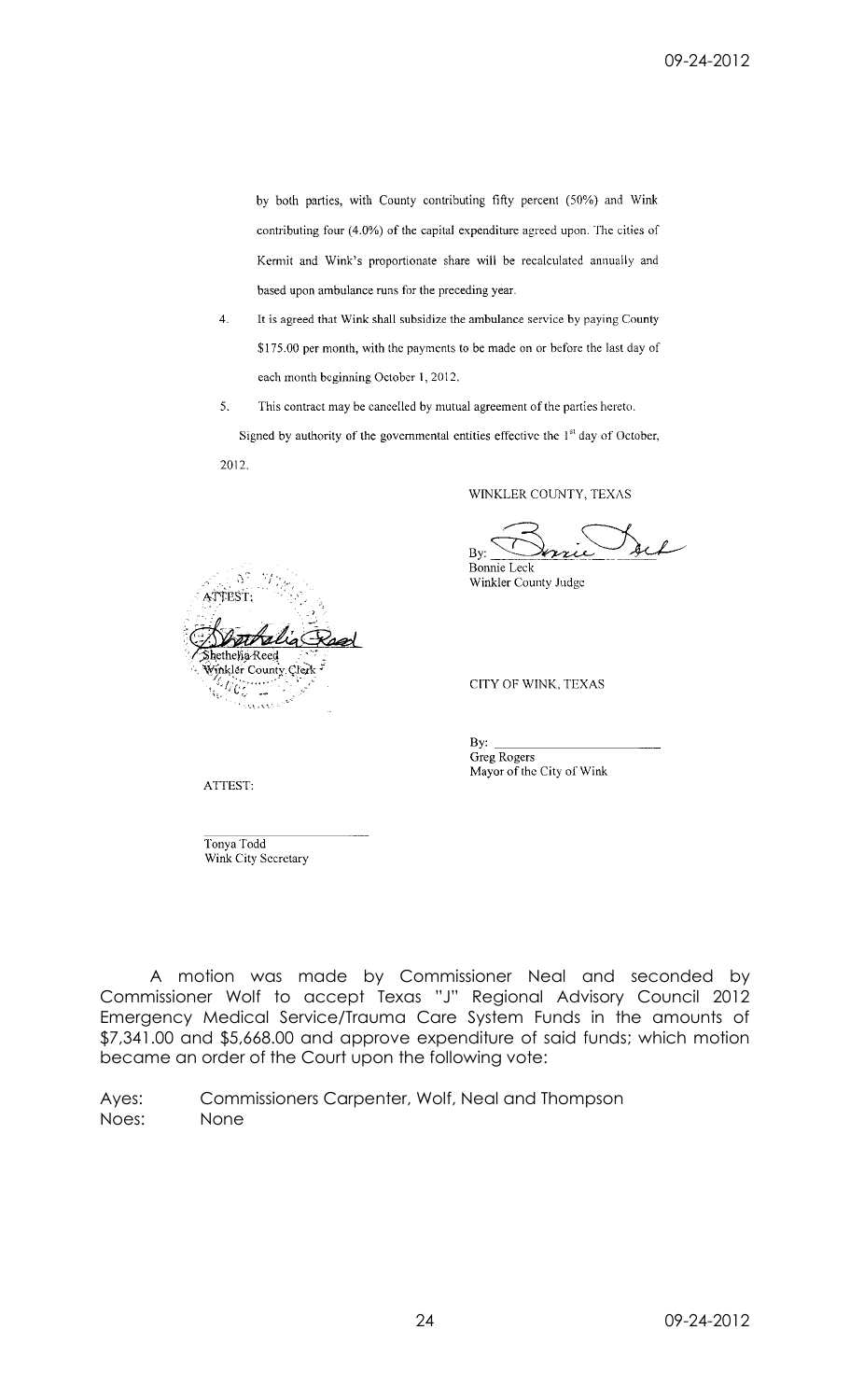

for participation in fiscal year 2012 EMS/Trauma Care System Funds. The amount was appropriated as approved by the State of Texas and Texas J RAC participants.

 $\blacksquare$  Equipment

Enclosed is check No. 1089 in the amount of \$7,341,00. These funds may be used for the following:

- $\blacksquare$  Supplies
- Operational Expenses<br>• Education and Training
	-

 $\blacksquare$  Vehicles  $\blacksquare$  Communications Systems

This money may NOT be used for:

**Buildings** 

Land or investments (stocks, bonds, mutual funds, etc.)

 $\blacksquare$  Food

You must have the following in the J RAC office by July 01, 2013

- 1) Receipts for ALL expenditures (must be dated between May 1, 2012 and
- July 1, 2013). 2) Copies of all checks used to spend this money (must be dated between May 1, 2012 and
- July 1, 2013). 3) Completed expenditure form. (See attached.)

If you have any questions or concerns, please contact the Texas J RAC office at 432-563-5554 or txjrac.connie@att.net

Please note: Taxes are not allowable except for hotel and rental car. Gratuity is not an allowable cost.<br>Remember to prorate within the contract period on insurance expense, annual membership dues and anything that is paid annually. Training has to have started and ended within the contract period.

Date: 9/18/2012 <u>& Creett Emry</u> <u>famer</u> Received by  $\overline{\mathsf{C}}$ Designated Representative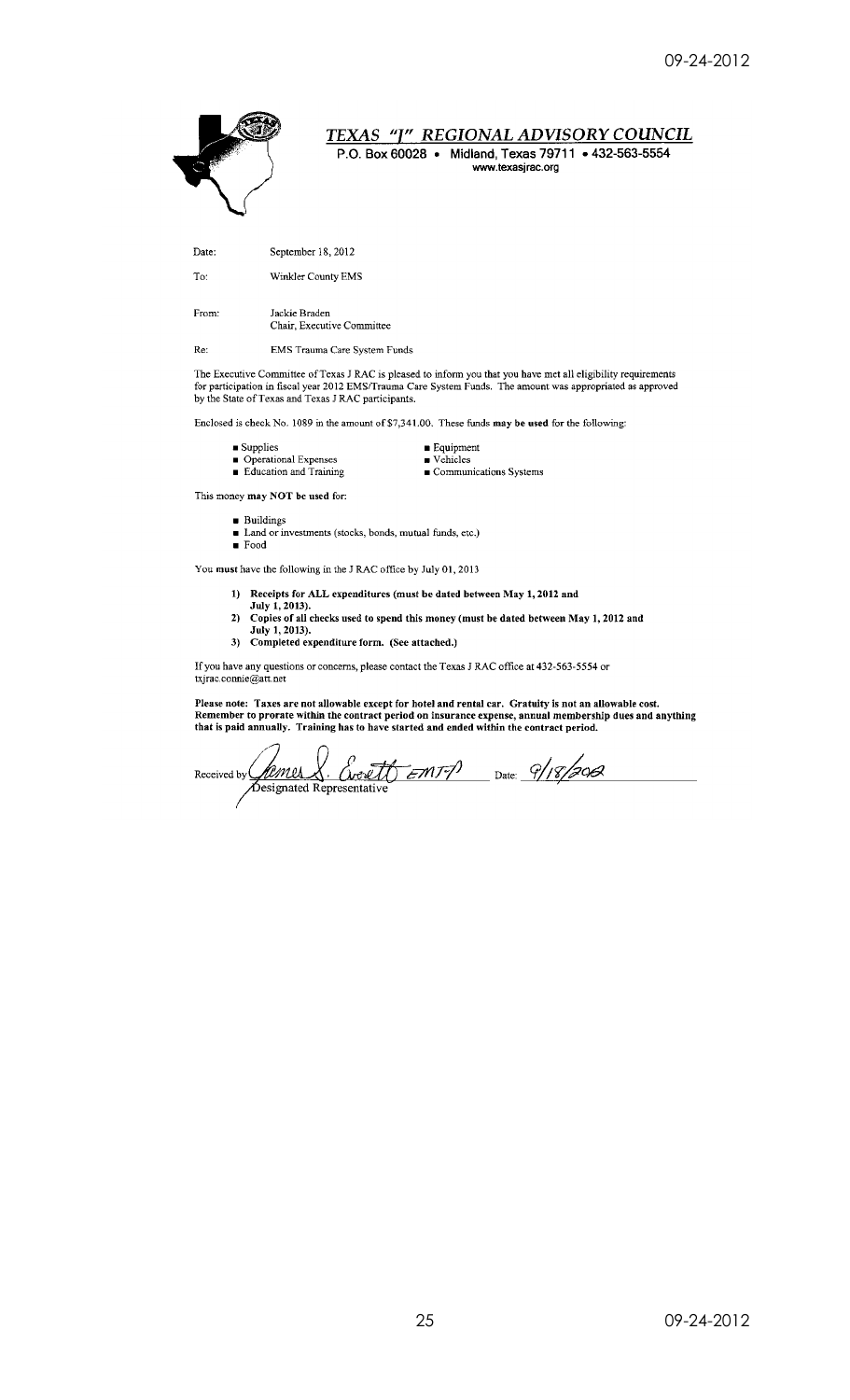Grant #2012-040960. Distributed on September 18, 2012. Report due 7/01/13.

### **EMS PROVIDER**

REPORT OF EXPENDITURES FY 13 (EMS/COUNTY -- 911/1131/3588 Funds)<br>(A report is needed for each provider.)

**COUNTY of LICENSURE:** 

Counties of Operation:

Name of EMS Provider:

Name of EMS Administrator (Print):

Name of EMS Administrator (Print):<br>
Re: Utilization of Funds Received from the Emergency Medical Services (EMS) Trauma<br>
Care System Account (911 Funds) and Emergency Medical Services, Trauma Facilities,<br>
and Trauma Care Sy

Total Amount of Allocation this Provider Received: S

Purchases/expenditures during period April 15, 2012 - August 31, 2013: Contract Start Date Contract End Date

### **RECEIPTS ARE REQUIRED**

| Supplies:  | Item:                                                                                                                                                                                                                                                                                                                                                                                                         | Cost:               |
|------------|---------------------------------------------------------------------------------------------------------------------------------------------------------------------------------------------------------------------------------------------------------------------------------------------------------------------------------------------------------------------------------------------------------------|---------------------|
|            | ltem:                                                                                                                                                                                                                                                                                                                                                                                                         | $Cost: \S$          |
|            | Item:                                                                                                                                                                                                                                                                                                                                                                                                         | $Cost: $ \_$        |
|            | Item:                                                                                                                                                                                                                                                                                                                                                                                                         | $Cost:$ \$          |
|            |                                                                                                                                                                                                                                                                                                                                                                                                               |                     |
|            |                                                                                                                                                                                                                                                                                                                                                                                                               | Date: $\frac{1}{2}$ |
|            | $Cost:$ $\underline{\S}$                                                                                                                                                                                                                                                                                                                                                                                      |                     |
| Equipment: |                                                                                                                                                                                                                                                                                                                                                                                                               | Cost: S             |
|            | Type: $\frac{1}{\sqrt{1-\frac{1}{2}}\sqrt{1-\frac{1}{2}}\sqrt{1-\frac{1}{2}}\sqrt{1-\frac{1}{2}}\sqrt{1-\frac{1}{2}}\sqrt{1-\frac{1}{2}}\sqrt{1-\frac{1}{2}}\sqrt{1-\frac{1}{2}}\sqrt{1-\frac{1}{2}}\sqrt{1-\frac{1}{2}}\sqrt{1-\frac{1}{2}}\sqrt{1-\frac{1}{2}}\sqrt{1-\frac{1}{2}}\sqrt{1-\frac{1}{2}}\sqrt{1-\frac{1}{2}}\sqrt{1-\frac{1}{2}}\sqrt{1-\frac{1}{2}}\sqrt{1-\frac{1}{2}}\sqrt{1-\frac{1}{2}}$ | $Cost: S_1$         |
|            | Type:                                                                                                                                                                                                                                                                                                                                                                                                         | Cost: S             |
| Vehicles:  |                                                                                                                                                                                                                                                                                                                                                                                                               | $Cost:$ \$          |
|            |                                                                                                                                                                                                                                                                                                                                                                                                               | $Cost:$ S           |
|            | Communications Equipment:                                                                                                                                                                                                                                                                                                                                                                                     |                     |
|            |                                                                                                                                                                                                                                                                                                                                                                                                               | $Cost:$ S           |
|            | Type:                                                                                                                                                                                                                                                                                                                                                                                                         | $Cost:$ \$          |

 $\sim 1$   $-$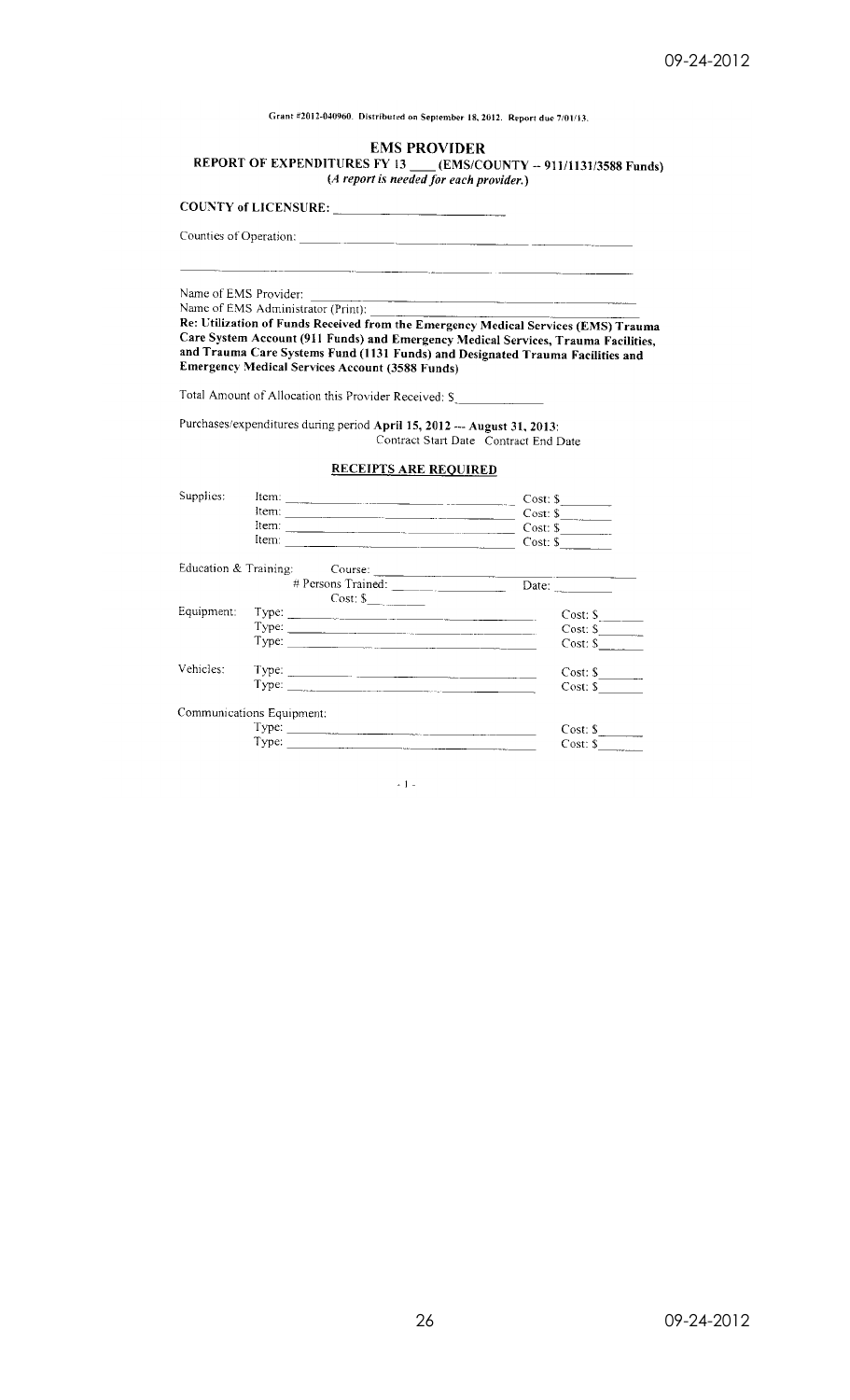| <u> - Jan Lander (1986), som et al. 1989 i statistiker og statistiker og statistiker og statistiker og statistiker og s</u>                                                                                                                                                                                                |
|----------------------------------------------------------------------------------------------------------------------------------------------------------------------------------------------------------------------------------------------------------------------------------------------------------------------------|
| <u> 1940 - Jan James Alexander, mensk politiker og en som andre skale og en som andre skale og en som andre skale</u><br>Anticipated Expenditures through August 31, 2013 Fig. 1 any:                                                                                                                                      |
| Total Cost: $\mathsf{S}$                                                                                                                                                                                                                                                                                                   |
| Anticipated Expenditures for any funds not expended by August 31st. (Not required if entire<br>contract amount is expended by August 31st): ___________________________________                                                                                                                                            |
| Total Cost: $\mathcal{S}_{\text{max}}$ and $\text{max}$ and $\text{max}$ and $\text{max}$ and $\text{max}$ and $\text{max}$ and $\text{max}$ and $\text{max}$ and $\text{max}$ and $\text{max}$ and $\text{max}$ and $\text{max}$ and $\text{max}$ and $\text{max}$ and $\text{max}$ and $\text{max}$ and $\text{max}$ and |
|                                                                                                                                                                                                                                                                                                                            |
|                                                                                                                                                                                                                                                                                                                            |

 $\sim$   $\sim$ 

 $\hat{\boldsymbol{\epsilon}}$ 

\*Please attach additional page(s) if necessary.

| $-2-$                                                                                                                          |                                          |        |
|--------------------------------------------------------------------------------------------------------------------------------|------------------------------------------|--------|
| TEXAS J REGIONAL ADVISORY COUNCIL<br><b>EMS COUNTY ACCOUNT</b><br>P.O. BOX 60028                                               | <b>AMERICANSTATEBANK</b><br>88-2258-1113 | 1089   |
| MIDLAND, TX 79711<br>PAY TO THE<br><b>Winkler County EMS</b><br>ORDER OF<br>Seven Thousand Three Hundred Forty-One and 00/100* | 9/13/2012<br>$$^{**}7,341.00$            |        |
| <b>Winkler County EMS</b><br>PO Drawer O<br>Kermit, TX 79745                                                                   | <b>DOLLARS</b>                           | 8<br>A |
| <b>MEMO</b><br>C-11049<br>Winkler County                                                                                       | AUTHORIZED SIGNATURE.                    |        |
| ™001089⊮<br><b>.</b> 3 2 2 5 8 3 1 .                                                                                           | 101779460                                |        |
| TEXAS J REGIONAL ADVISORY COUNCIL EMS COUNTY ACCOUNT                                                                           |                                          | 1089   |

|                   |      |                           |                           |                         |              | ----                |  |
|-------------------|------|---------------------------|---------------------------|-------------------------|--------------|---------------------|--|
|                   |      | Winkler County EMS        |                           |                         | 9/13/2012    |                     |  |
| Date<br>9/13/2012 | Bill | Type Reference<br>C-11049 | Original Amt.<br>7.341.00 | Balance Due<br>7.341.00 | Discount     | Payment<br>7.341.00 |  |
|                   |      |                           |                           |                         | Check Amount | 7.341.00            |  |

EMS/COUNTY 12-13 C-11049 Winkler County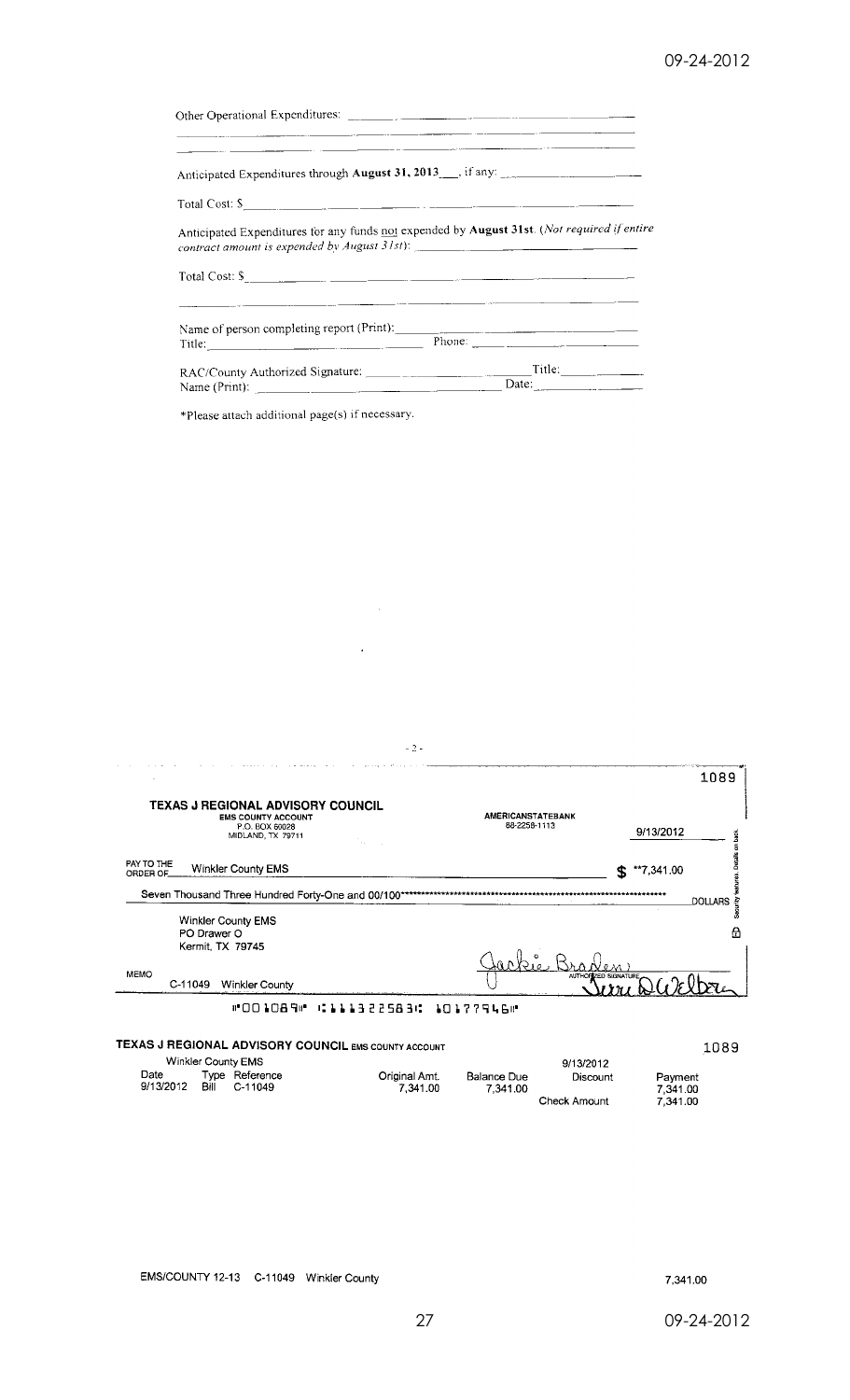

TEXAS "J" REGIONAL ADVISORY COUNCIL

P.O. Box 60028 · Midland, Texas 79711 · 432-563-5554 www.texasjrac.org

Date: September 18, 2012

To: Winkler County EMS

From: Jackie Braden Chair. Executive Committee

Re: EMS Trauma Care System Funds

The Executive Committee of Texas J RAC is pleased to inform you that you have met all eligibility requirements for participation in fiscal year 2012 EMS/Trauma Care System Funds. The amount was appropriated as approved by

Enclosed is check No. 1074 in the amount of \$5,668.00. These funds may be used for the following:

- $\blacksquare$  <br> Supplies
- Operational Expenses<br>• Education and Training

 $\blacksquare$  <br> Equipment  $\blacksquare$  <br> Vehicles  $\blacksquare$  Communications Systems

This money may NOT be used for:

 $\quad \blacksquare$  Buildings  $\blacksquare$  Land or investments (stocks, bonds, mutual funds, etc.)

 $\blacksquare$  Food

You must have the following in the J RAC office by July 01, 2013

- 1) Receipts for ALL expenditures (must be dated between May 1, 2012 and July 1, 2013).
- 2) Copies of all checks used to spend this money (must be dated between May 1, 2012 and July 1, 2013).
- 3) Completed expenditure form. (See attached.)

If you have any questions or concerns, please contact the Texas J RAC office at 432-563-5554 or txjrac.connie@att.net

Please note: Taxes are not allowable except for hotel and rental car. Gratuity is not an allowable cost.<br>Remember to prorate within the contract period on insurance expense, annual membership dues and anything<br>that is paid

Received by *Campes S. Cornell* EMTP Date: 9/18/2012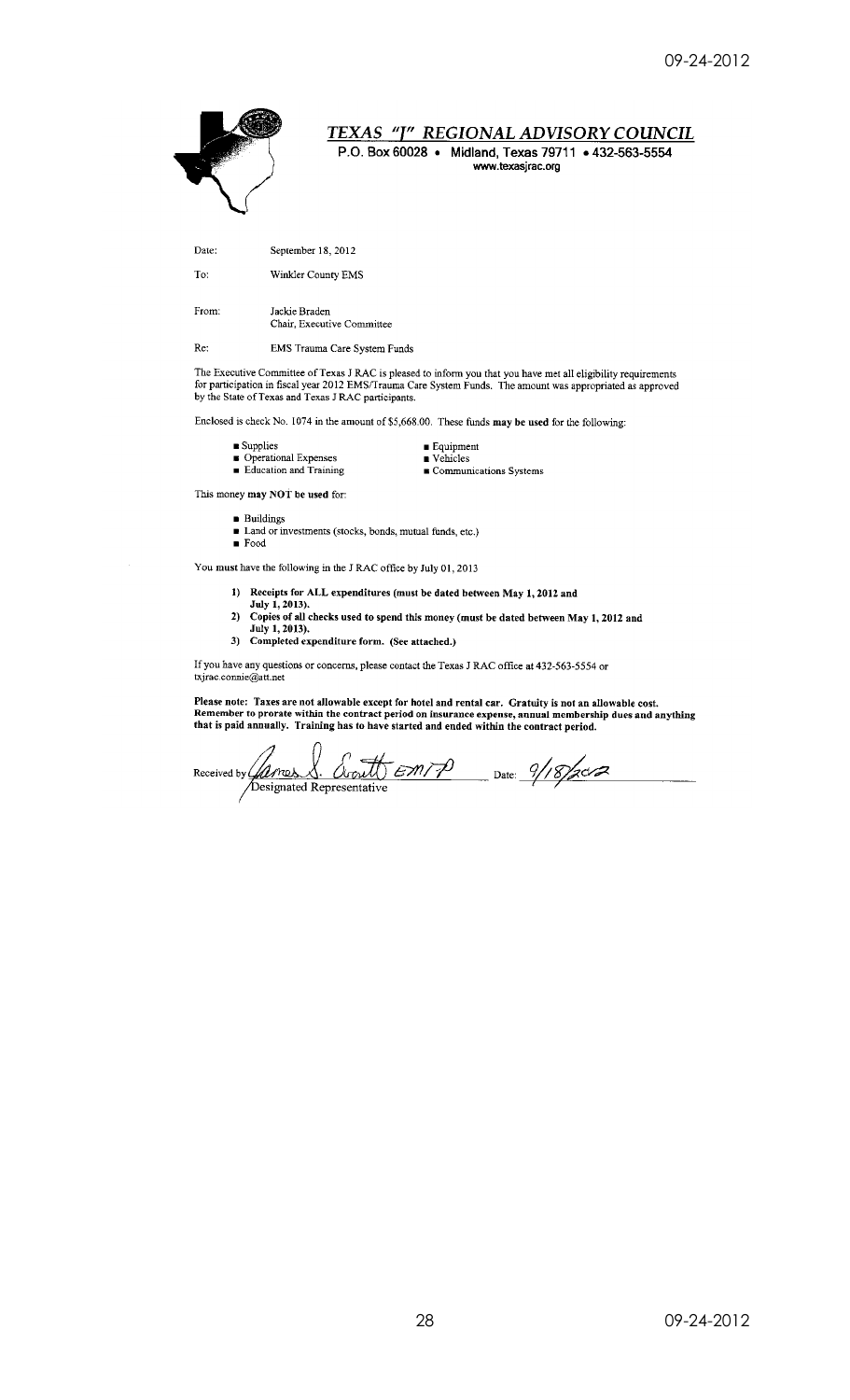Grant #2012-040960. Distributed on September 18, 2012. Report due 7/01/13.

### **EMS PROVIDER**

REPORT OF EXPENDITURES FY 13  $(6.4 \text{ report is needed for each provider.})$ 

**COUNTY of LICENSURE:** 

Counties of Operation:

Name of EMS Provider:

Name of EMS Administrator (Print):

Re: Utilization of Funds Received from the Emergency Medical Services (EMS) Trauma Care System Account (911 Funds) and Emergency Medical Services, Trauma Facilities, and Trauma Care Systems Fund (1131 Funds) and Designated Trauma Facilities and **Emergency Medical Services Account (3588 Funds)** 

Total Amount of Allocation this Provider Received: \$\_

Purchases/expenditures during period April 15, 2012 --- August 31, 2013:<br>Contract Start Date Contract End Date

### **RECEIPTS ARE REQUIRED**

| Supplies:             | Item:<br>the contract of the contract of the contract of the contract of the contract of                                                                                                                                                      | CostS                 |
|-----------------------|-----------------------------------------------------------------------------------------------------------------------------------------------------------------------------------------------------------------------------------------------|-----------------------|
|                       | Item:                                                                                                                                                                                                                                         | Cost: \$              |
|                       | Item:                                                                                                                                                                                                                                         | $Cost:$ $\frac{1}{2}$ |
|                       | Item:                                                                                                                                                                                                                                         | $Cost:$ $\frac{1}{2}$ |
| Education & Training: | Course:                                                                                                                                                                                                                                       |                       |
|                       |                                                                                                                                                                                                                                               | Date:                 |
|                       | $Cost: $ \_\_$                                                                                                                                                                                                                                |                       |
| Equipment:            | Type:<br><u>results and the contract of the contract of the contract of the contract of the contract of the contract of the contract of the contract of the contract of the contract of the contract of the contract of the contract of t</u> | $Cost: \S$            |
|                       |                                                                                                                                                                                                                                               | Cost: \$              |
|                       | Type:<br>and the control of the control of the control of the control of the control of the control of the control of the                                                                                                                     | Cost:                 |
| Vehicles:             |                                                                                                                                                                                                                                               | $Cost: \S$            |
|                       | Type: $\qquad \qquad$                                                                                                                                                                                                                         | Cost:                 |
|                       | Communications Equipment:                                                                                                                                                                                                                     |                       |
|                       |                                                                                                                                                                                                                                               | Cost:                 |
|                       | Type:                                                                                                                                                                                                                                         | $Cost:$ \$            |

 $\sim 1$  -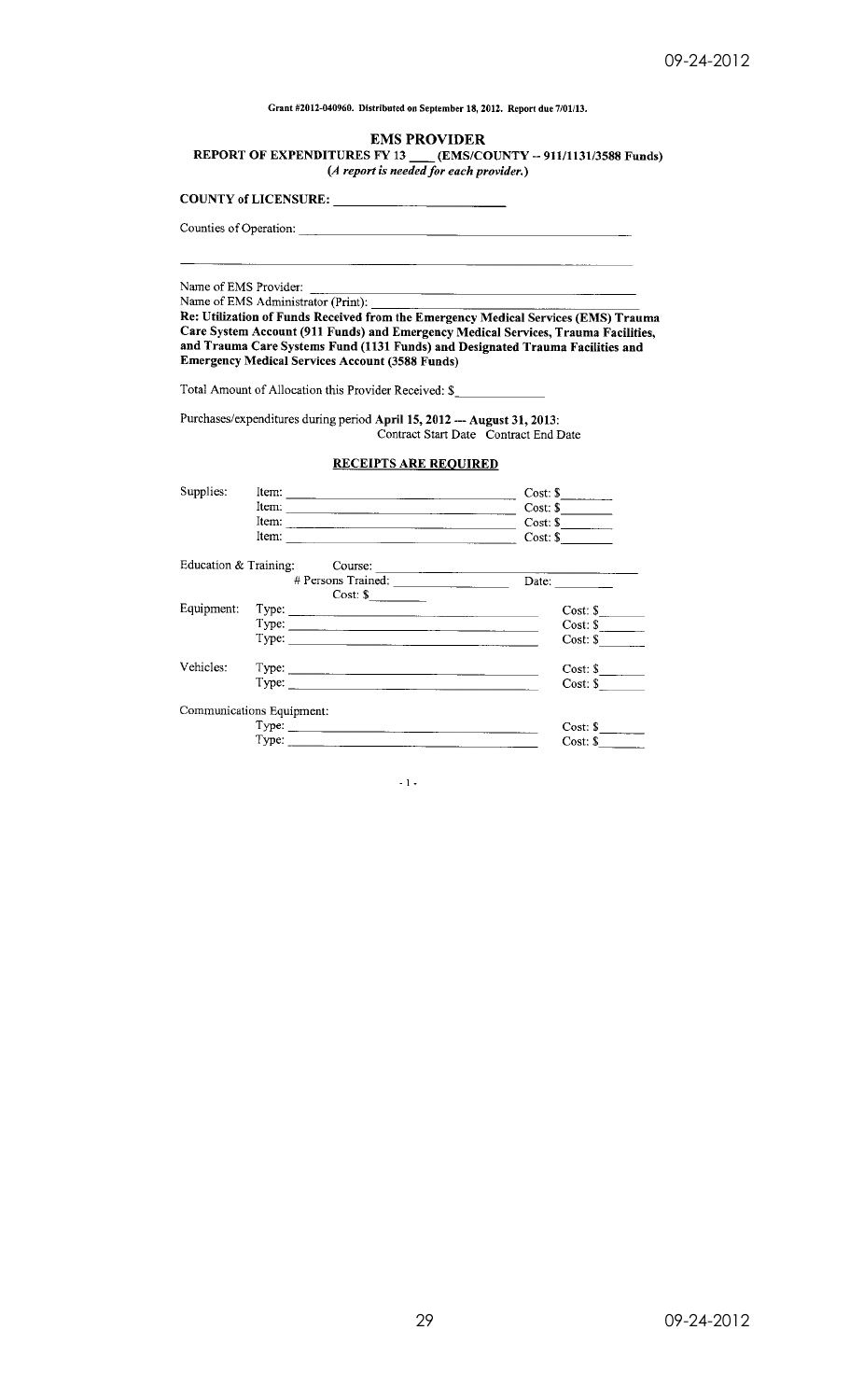| Anticipated Expenditures through August 31, 2013 ___, if any: ___________________                                                                                                                                                                                           |                                                                                                     |
|-----------------------------------------------------------------------------------------------------------------------------------------------------------------------------------------------------------------------------------------------------------------------------|-----------------------------------------------------------------------------------------------------|
| Total Cost: \$                                                                                                                                                                                                                                                              |                                                                                                     |
| contract amount is expended by August 31st):                                                                                                                                                                                                                                | Anticipated Expenditures for any funds not expended by <b>August 31st</b> . (Not required if entire |
| Total Cost: \$                                                                                                                                                                                                                                                              |                                                                                                     |
| Name of person completing report (Print):<br>Title: Phone: Phone: Phone: Phone: Phone: Phone: Phone: Phone: Phone: Phone: Phone: Phone: Phone: Phone: Phone: Phone: Phone: Phone: Phone: Phone: Phone: Phone: Phone: Phone: Phone: Phone: Phone: Phone: Phone: Phone: Phone |                                                                                                     |
|                                                                                                                                                                                                                                                                             | Date:                                                                                               |

\*Please attach additional page(s) if necessary.

|                        | $-2-$                                                                                                 |                                          |                                  |
|------------------------|-------------------------------------------------------------------------------------------------------|------------------------------------------|----------------------------------|
|                        |                                                                                                       |                                          | 1074                             |
|                        | TEXAS J REGIONAL ADVISORY COUNCIL<br><b>EMS COUNTY ACCOUNT</b><br>P.O. BOX 60028<br>MIDLAND, TX 79711 | <b>AMERICANSTATEBANK</b><br>88-2258-1113 | 9/13/2012<br>Ě                   |
| PAY TO THE<br>ORDER OF | Winkler County EMS                                                                                    |                                          | **5,668.00<br>£.                 |
|                        | Five Thousand Six Hundred Sixty-Eight and 00/100*                                                     |                                          | **************<br><b>DOLLARS</b> |
|                        | Winkler County EMS<br>PO Drawer O<br><b>Kermit, TX 79745</b>                                          |                                          | ஃ<br>A                           |
|                        |                                                                                                       | rkie                                     |                                  |
| <b>MEMO</b>            | C-11034                                                                                               |                                          | AUTHORIZED SIGNATURE             |
|                        | #001074# C111322583C 10177946#                                                                        |                                          |                                  |
|                        | TEXAS J REGIONAL ADVISORY COUNCIL EMS COUNTY ACCOUNT                                                  |                                          | 1074                             |

| Winkler County EMS |      |                           |                           |                         |                                       |                                 |
|--------------------|------|---------------------------|---------------------------|-------------------------|---------------------------------------|---------------------------------|
| Date<br>9/13/2012  | Bill | Type Reference<br>C-11034 | Original Amt.<br>5.668.00 | Balance Due<br>5.668.00 | 9/13/2012<br>Discount<br>Check Amount | Payment<br>5.668.00<br>5.668.00 |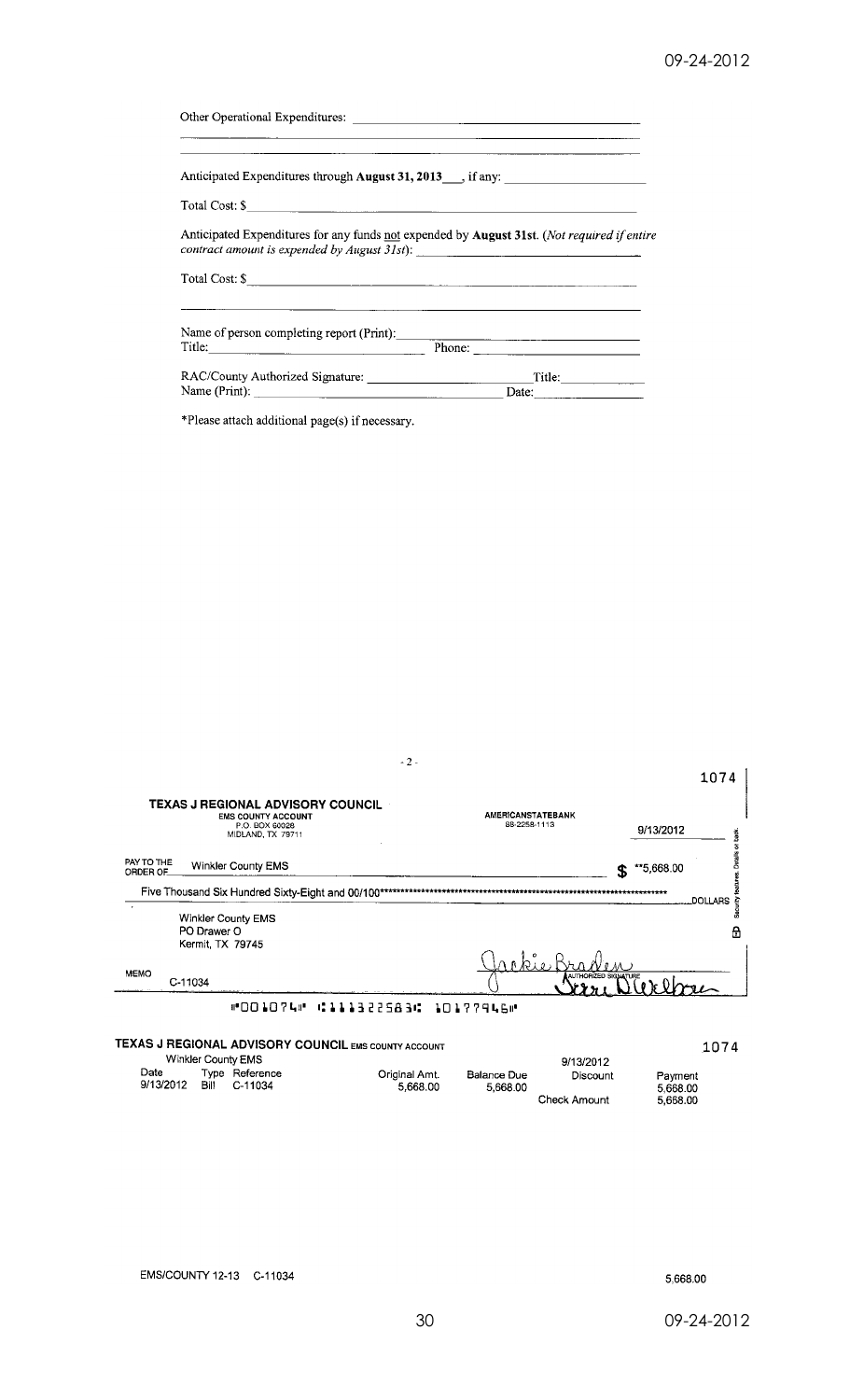A motion was made by Commissioner Neal and seconded by Commissioner Wolf to approve payments in the amounts of \$14,229.60, \$13,467.65 and \$13,695.50 to HollyFrontier Refining & Marketing LLC from lateral roads fund to be reimbursed by the City of Kermit; which motion became an order of the Court upon the following vote:

Ayes: Commissioners Carpenter, Wolf, Neal and Thompson Noes: None

A motion was made by Commissioner Neal and seconded by Commissioner Thompson to receive Monthly Report of County Treasurer; which motion became an order of the Court upon the following vote:

Ayes: Commissioners Carpenter, Wolf, Neal and Thompson Noes: None

## WINKLER COUNTY TREASURER'S REPORT **EULONDA EVEREST**

### $31-Aug-12$

| <b>Balances</b>            | S         | 259,465.96   |
|----------------------------|-----------|--------------|
| <b>REVENUE DEPOSITS</b>    | $\bullet$ | 1,228,889.14 |
| <b>LESS SERVICE CHARGE</b> | \$        | (70.00)      |
| <b>LESS BANK ERROR</b>     |           |              |

### **Amount Paid**

|                   | ---------                     |    |            |
|-------------------|-------------------------------|----|------------|
|                   | <b>Accounts Payable</b>       | \$ | 611,474.83 |
|                   | Payroll                       | \$ | 231,706.18 |
|                   | Jury                          | \$ | 390.00     |
|                   | <b>Fica</b>                   | \$ | 133,869.59 |
|                   | <b>Wire Transfers-CSCD</b>    | \$ | 305.54     |
|                   | <b>Child Support</b>          | \$ | 213.23     |
|                   | <b>Wire Transfers-Park</b>    |    |            |
|                   | <b>Wire Transfers-Tx Pool</b> |    |            |
|                   | <b>Wire Transfers-TCDRS</b>   |    |            |
|                   | <b>Tx Dept Crim Justice</b>   | S  | 274.30     |
|                   | <b>Prognosis Info</b>         | \$ | 19,000.00  |
| AMOUNT TO BALANCE |                               |    | 491,051.43 |
|                   |                               |    |            |

#### $\mathsf{s}$ 1,488,285.10  $\mathbf{\$}$

1,488,285.10

Sulonda Borres Eulonda Everest, County Treasurer

**STATE OF TEXAS COUNTY OF WINKLER** 

| of | SUBSCRIBED AND SWORN to before me on the                   | 2012 | dav                                     |
|----|------------------------------------------------------------|------|-----------------------------------------|
|    | <b>BRENDA L. BARRON</b><br>NOTARY PUBLIC<br>STATE OF TEXAS |      | L YAMAM<br><b>Winkler County, Texas</b> |
|    | My Commission Expires 8-13-2015                            |      |                                         |

There were no HVAC project claims or hospital software project claims for the Court to approve at this time.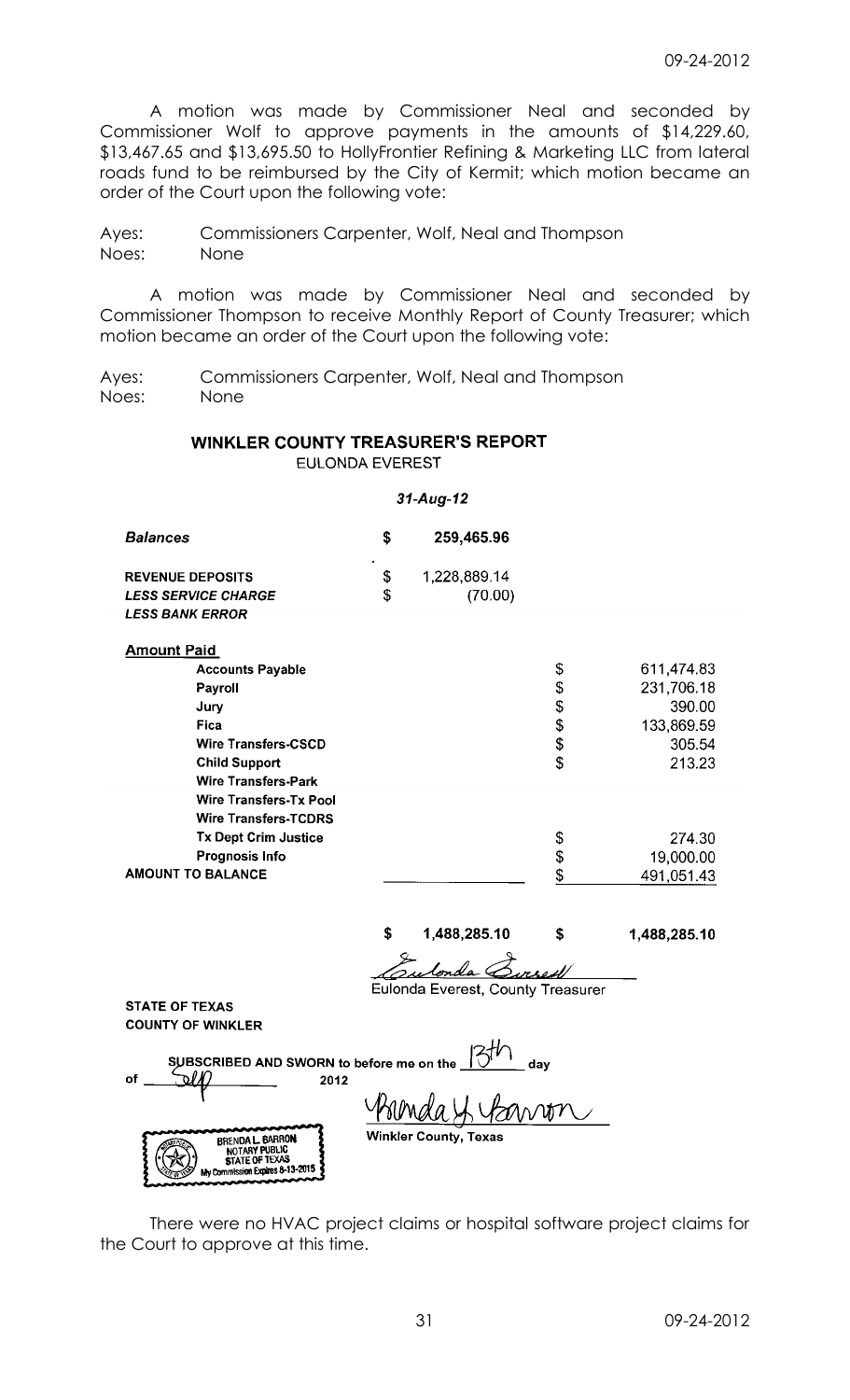A motion was made by Commissioner Neal and seconded by Commissioner Thompson to approve payroll; which motion became an order of the Court upon the following vote:

Ayes: Commissioners Carpenter, Wolf, Neal and Thompson Noes: None

A motion was made by Commissioner Neal and seconded by Commissioner Thompson to approve the following line item adjustment:

> **WINKLER COUNTY** LINE ITEM ADJUSTMENTS SEPTEMBER 24, 2012

| Area 2 Road & Bridge<br>10-312-156 Cont Ed and Travel<br>10-312-090 Maintenance<br>Amd-Maintenance to Travel | \$ | 200.00   | \$ | 200.00   |
|--------------------------------------------------------------------------------------------------------------|----|----------|----|----------|
| Juvenile Probation<br>10-243-045 Prof Services<br>10-243-087 Detention<br>Amd-Detention to Prof Services     | S. | 2,000.00 | Ś  | 2.000.00 |
| <b>Auditor</b><br>10-202-030 Supplies<br>10-238-030 Supplies<br>Amdd-HR Supplies to Auditor Supplies         | \$ | 500.00   | Ś  | 500.00   |

which motion became an order of the Court upon the following vote:

Ayes: Commissioners Carpenter, Wolf, Neal and Thompson Noes: None

A motion was made by Commissioner Neal and seconded by Commissioner Thompson to approve the following budget amendments:

> **WINKLER COUNTY BUDGET AMMENDMENTS** SEPTEMBER 24, 2012

**WVFD** 10-219-080 EQUIPMENT 7,993.00 \$ 10-104-228 MISC GRANT FUNDS 7,993.00  $\zeta$ TO RECORD REVENUE AND EXPENSE FOR WVFD GRANT FUNDS

**TAX ASSESSOR** 10-104-201 ADVALOREM TAXES<br>10-405-112 DELINQUENCY COLLECTOR  $$12,000.00$  $$12,000.00$ TO FUND DELINQUENCY FEE FOR COLLECTION OF ADV TAXES

which motion became an order of the Court upon the following vote:

Ayes: Commissioners Carpenter, Wolf, Neal and Thompson Noes: None

A motion was made by Commissioner Neal and seconded by Commissioner Thompson to receive the following Monthly Reports from County Officials of fees earned and collected for the month of August, 2012;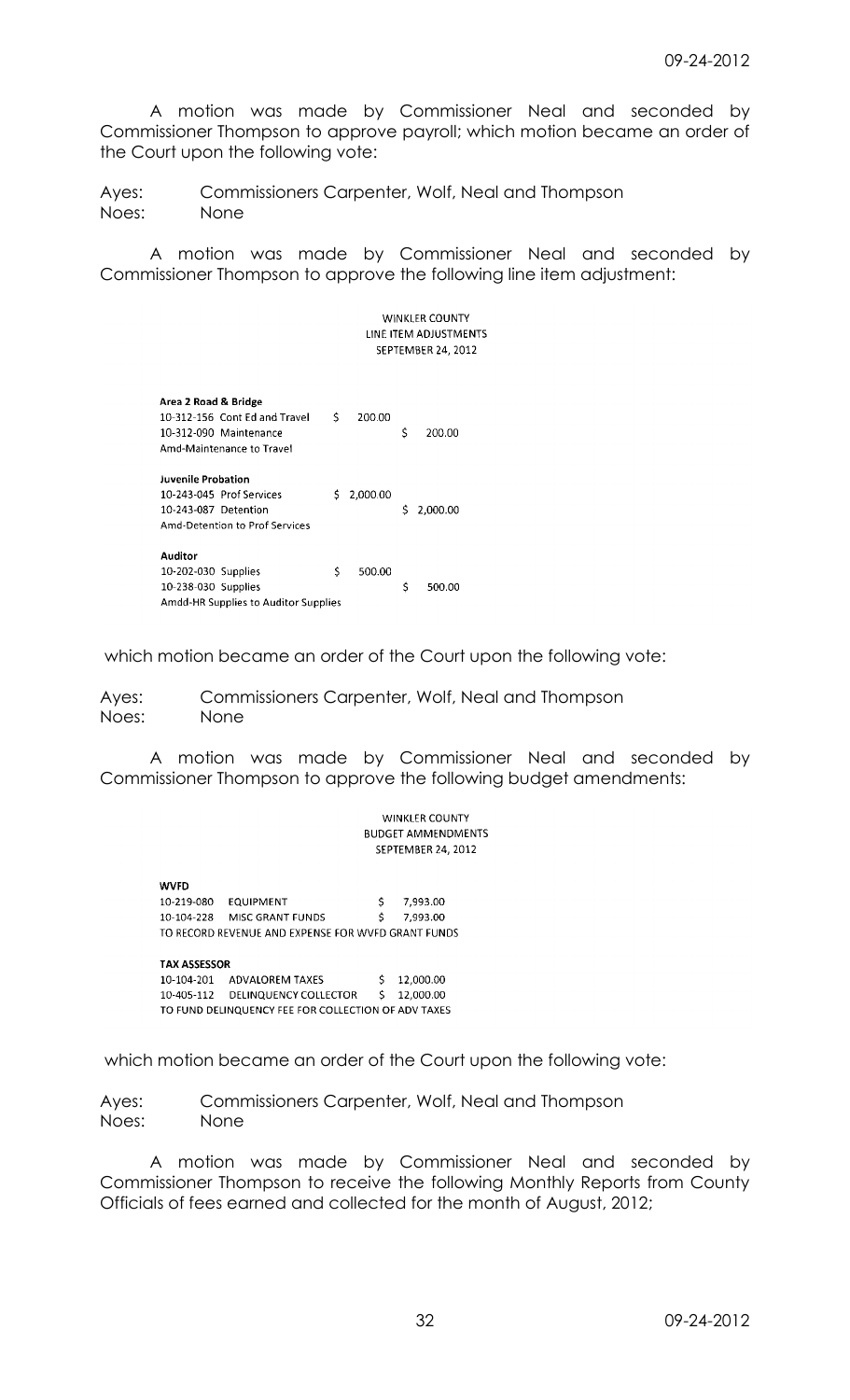| <b>MONTHLY REPORTS</b>                                                                                                                                                                                                               |                                                          |
|--------------------------------------------------------------------------------------------------------------------------------------------------------------------------------------------------------------------------------------|----------------------------------------------------------|
| For the Month of                                                                                                                                                                                                                     |                                                          |
| $\overline{For Aug'12}$<br>Steve Taliaferro, Co Attorney Fee <b>to 100.00</b> Hot Check <b>to 45.00</b>                                                                                                                              | Amount<br>Date<br>600.00<br>Received<br>45.00<br>9-10-12 |
|                                                                                                                                                                                                                                      |                                                          |
|                                                                                                                                                                                                                                      |                                                          |
| Shethelia Reed, County Clerk <u>expression and the contract of the contract of the contract of the contract of the contract of the contract of the contract of the contract of the contract of the contract of the contract of t</u> |                                                          |
|                                                                                                                                                                                                                                      |                                                          |
|                                                                                                                                                                                                                                      |                                                          |
|                                                                                                                                                                                                                                      |                                                          |
| George Keely, Sheriff <u>Community Community Community Community Community Community Community Community Community</u>                                                                                                               |                                                          |
|                                                                                                                                                                                                                                      |                                                          |
|                                                                                                                                                                                                                                      |                                                          |
|                                                                                                                                                                                                                                      |                                                          |
|                                                                                                                                                                                                                                      |                                                          |
|                                                                                                                                                                                                                                      |                                                          |
|                                                                                                                                                                                                                                      |                                                          |
| Eulonda Everest, Treasurer _____________                                                                                                                                                                                             |                                                          |
| Lee Wilson, Constable Pct # 2 $\overline{5aI}$ , $\overline{4uq}$                                                                                                                                                                    |                                                          |

which motion became an order of the Court upon the following vote:

Ayes: Commissioners Carpenter, Wolf, Neal and Thompson Noes: None

A motion was made by Commissioner Neal and seconded by Commissioner Thompson that the bills over \$500.00 each be examined, approved and placed in line for payment; which motion became an order of the Court upon the following vote:

Ayes: Commissioners Carpenter, Wolf, Neal and Thompson Noes: None

A motion was made by Commissioner Neal and seconded by Commissioner Thompson that the claims against the County be approved and ordered paid as per list of vouchers submitted; which motion became an order of the Court upon the following vote:

Ayes: Commissioners Carpenter, Wolf, Neal and Thompson Noes: None

A motion was made by Commissioner Neal and seconded by Commissioner Thompson that the meeting be adjourned; which motion became an order of the Court upon the following vote: